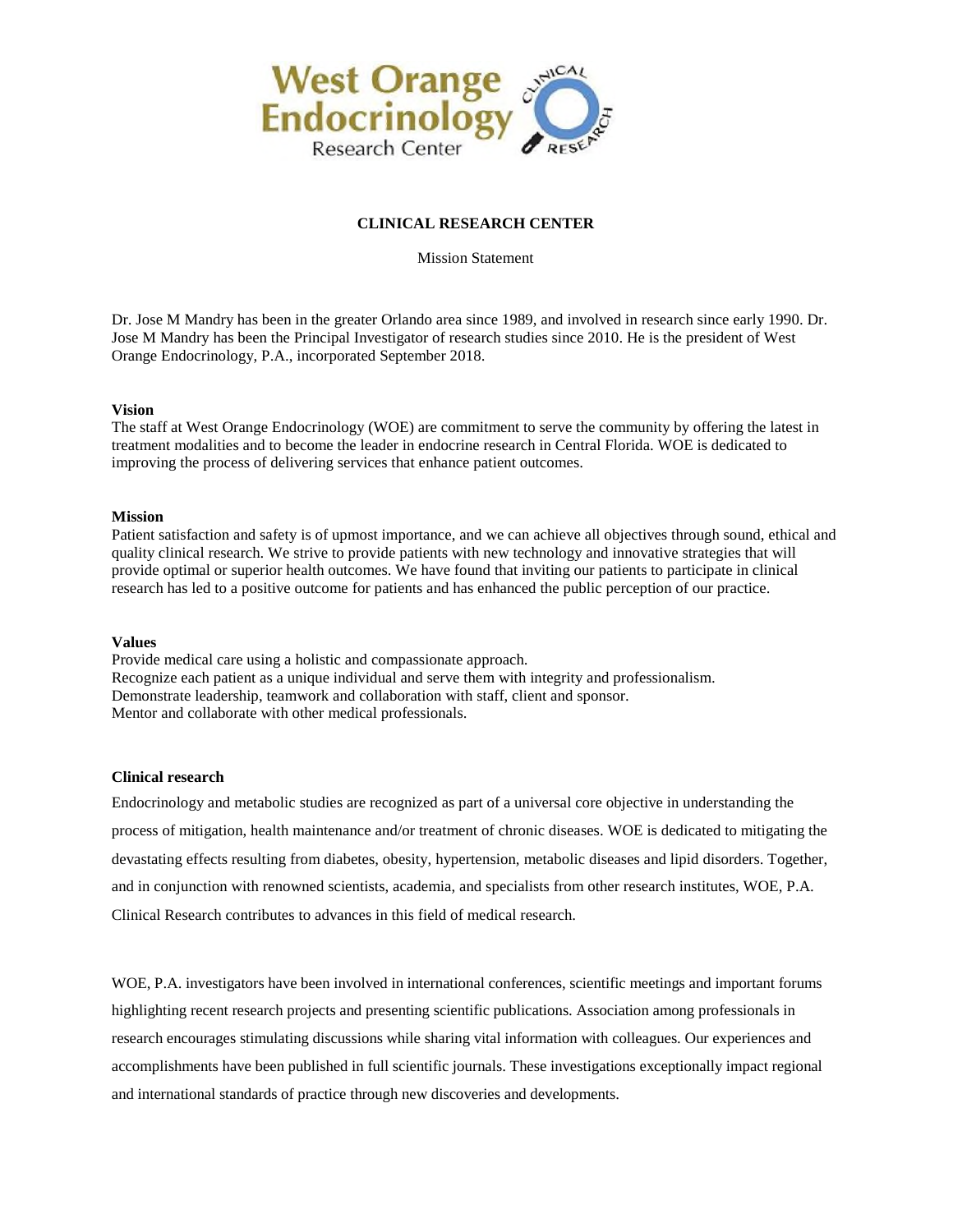

With increasing maturity, experience and associations in the industry, we have evolved into industry-sponsored (ISRs) programs. At WOE, P.A. our associations with the Clinical Research Organization (CRO) and pharmaceutical industries, WOE, P.A. has become well recognized because of the commitment demonstrated in collaboration with CRO to a successful clinical trial program.

As we grow and embark on new research programs, we continue to develop and culminate the optimal culture for good clinical practices in research. Compliance with GCP, safety and optimization treatment of our clients are the main goals. We are honored to be of service to the community to offer new products and opportunities to our patients and to provide meaningful information to other scientists, physicians and research investigators.

Our team of qualified staff members maintain a low failure rate for screening patients and for lost to follow-up. Our staff keeps subjects on tract with frequent phone reminders and messages. We have a high enrollment in studies and reach or surpass our expectations. Some of our studies have been capped early due to high enrollment. We are proud to have high enrollment, good retention as well as good quality data.

## **CLINICAL RESEARCH CENTER TEAM**

### **Jose M Mandry, MD.......Principal Investigator**

Jose M. Mandry, M.D Endocrinology and Metabolism 1510 Citrus Medical Court Ocoee, FL 34761-4547 USA Business: 1-(407) 480-4830 Fax: 1-(407) 480-4834 [Jose.Mandry@woendo.com](mailto:Jose.Mandry@woendo.com)  [www.jmandry.com](http://www.jmandry.com/) 



## PROFESSIONAL EXPERIENCE

EMPLOYMENT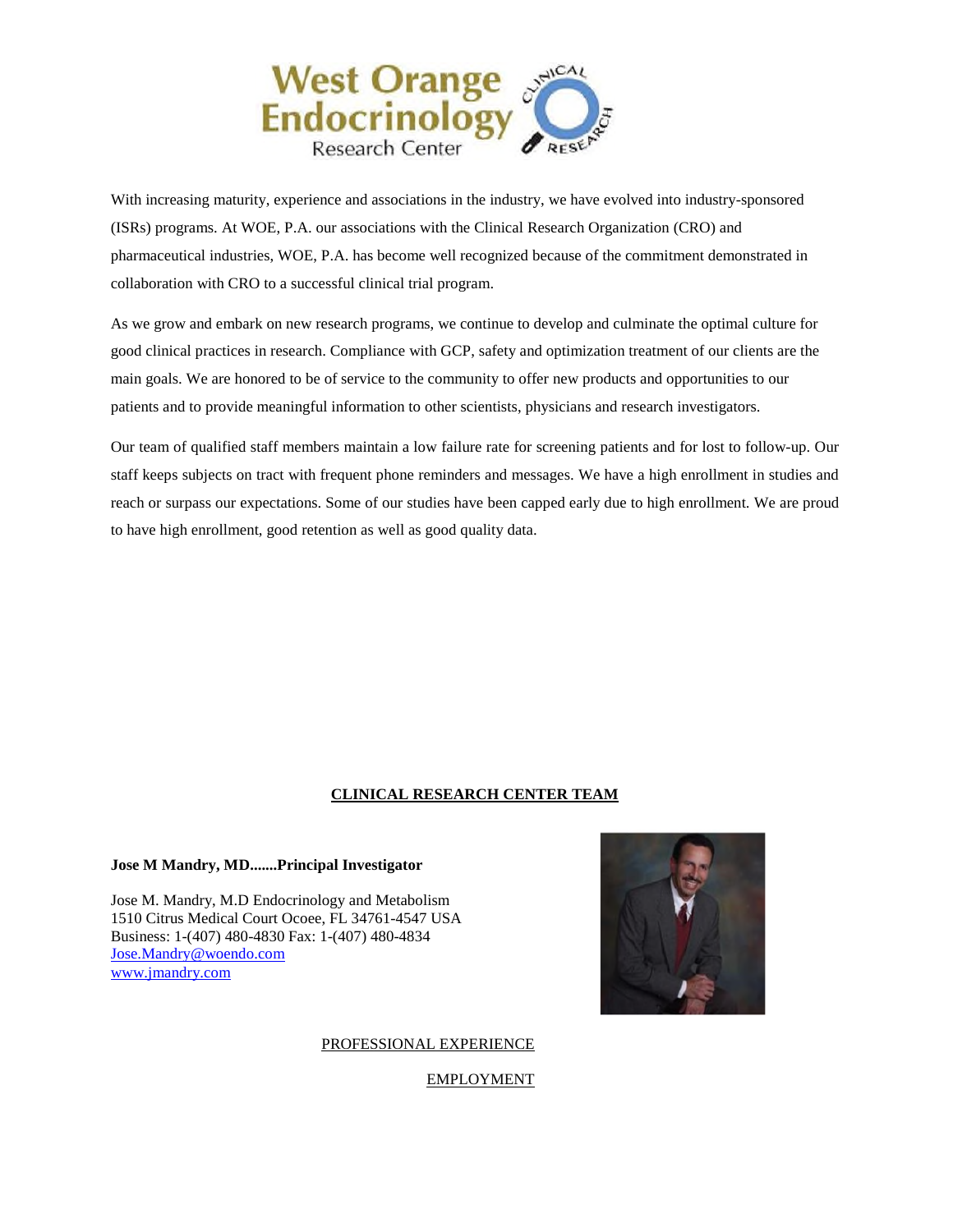

- 1. Roger Williams Medical Center And Bristol County Medical Center, Bristol, RI Emergency Room Physician December 1989 to June 1991
- 2. Private Practice in Endocrinology and Metabolism, Beaumont, Texas July 1991 to June 1992
- 3. Private Practice in Endocrinology and Metabolism in Ocoee, FL West Orange Endocrinology, P.A. (Endocrine Associates of FL, P.A.) Ocoee, Florida July 1992 to present
- 4. Medical Expert Consultant for the Florida Department of Health and for the U.S. Department of Justice 2001 to present
- 5. Principal investigator for Arthritis Center of Orlando, Ocoee, Fl. USA November 2017 to 2019

### EDUCATION

### UNIVERSITY

Washington University in St. Louis, MO BS, Biology, December 1981

#### MEDICAL SCHOOL

Ponce School of Med. Ponce, PR. M.D., May 1986

### **RESIDENCY**

St. Vincent's Medical Center, Bridgeport, CT Affiliate of Yale University, July 1986 to June1989 Internal Medicine

#### FELLOWSHIP

Roger Williams Medical Center and Rhode Island Hospital, Providence, RI Affiliates of Brown University, July 1989 to June 1991 Endocrinology and Metabolism

#### PROFESSIONAL RESEARCH TRAINING

- 1. AACE Clinical Research Workshop Washington, DC Sept. 28-30, 2012
- 2. GCP certification Brookwood International Institute May, 2019
- 3. GCP certification training for investigational sites Boehringer Ingelheim Aug,2021

#### CERTIFYING EXAMINATIONS

- 1. Diplomat of National Boards of Medical Examiners, March 1987
- 2. Diplomat of the American Board of Internal Medicine, Sept. 1989
- 3. Certified in radioisotope handling for Nuclear Medicine procedures, April 1991
- 4. Diplomat of the American Board of Internal Medicine, Subspecialty of Endocrinology and Metabolism, Nov. 1991 and re-certified, Nov. 2000 and Nov. 2010 and Sep. 2020.

### ACTIVITIES/MEMBERSHIPS

- 1. American Medical Student Association Member 1982-1986
- 2. Treasurer, American Med. Student Assoc. Ponce School of Medicine Section, 1982-1983
- 3. Class Treasurer, Ponce School of Med., 1982-1983
- 4. Class Vice-President, Ponce School of Medicine, 1983-1984
- 5. Alternate Delegate for Ponce School of Med. at the American Medical Association's annual meeting At Chicago, Illinois. June 1984
- 6. Member of the Physician-Nursing Liaison Committee. St. Vincent's Medical Center, 1987-1988
- 7. Alpha Omega Alpha (AOA), Ponce School of Med. 1990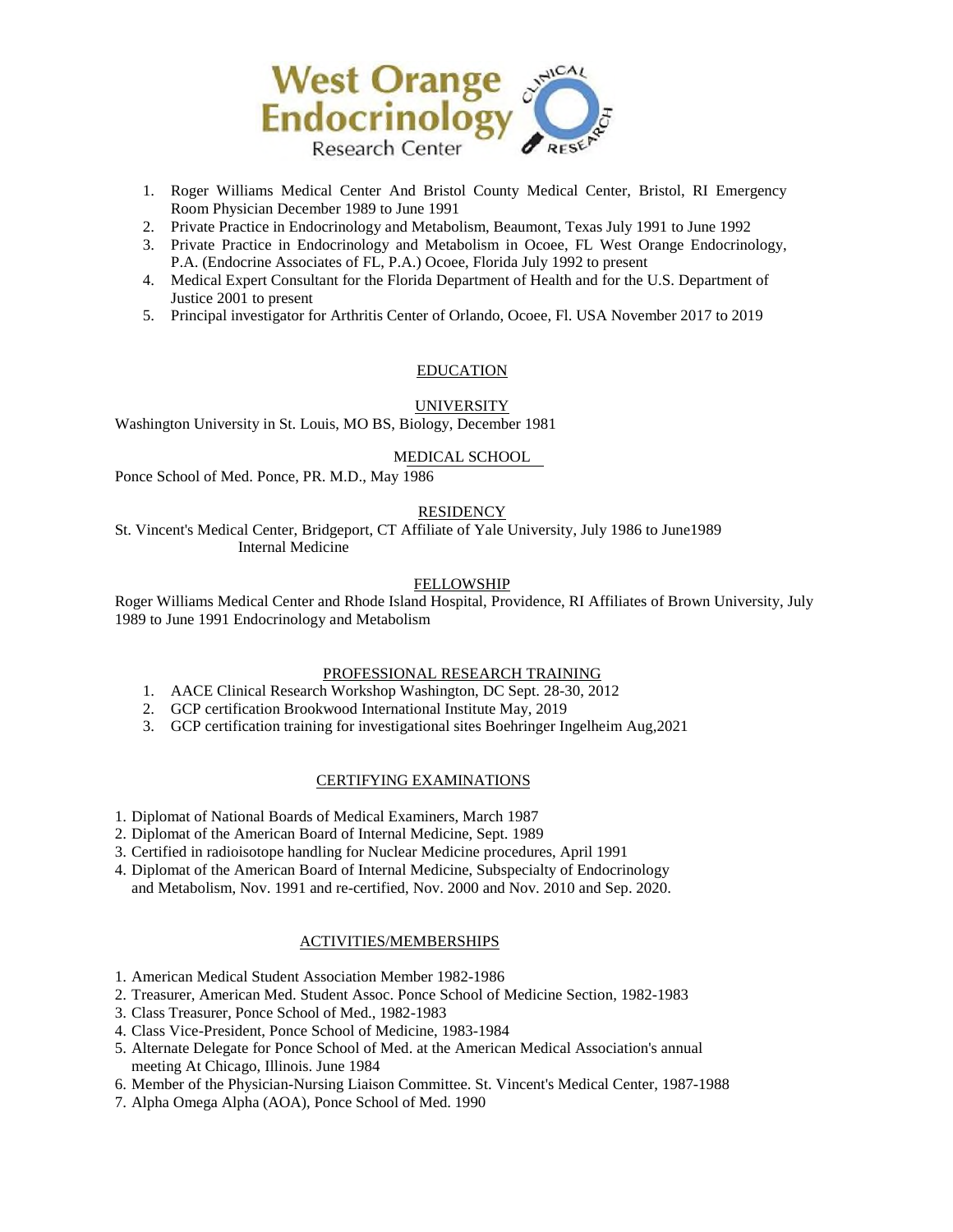

- 8. Medical Director of Diabetes Lifestyle: Diabetes Outpatient Education and Treatment Center. St Elizabeth Hospital, Beaumont, Texas. 1991-1992
- 9. Medical Director of St. Elizabeth Hospital's Osteoporosis Detection and Treatment Center. Beaumont, Texas. 1991-1992
- 10. Member Board of Directors for the Southeast Texas Chapter of the American Medical Association.1991- 1992
- 11. Co-Chairman of Mile of Quarters Campaign: Fund raiser for American Diabetes Association. March,1992
- 12. Member of the American Association of Clinical Endocrinology (AACE). 1992-present.
- 13. Fellow of the American College of Endocrinology (FACE). 1993-present.
- 14. Member, Pan-American Medical Association of Central Florida (PAMACFL), 2004-2021.
- 15. Treasurer. PAMACFL. 2005 President. PAMACFL. 2006 Vice President. PAMACFL, 2007
- 16. President, West Orange Endocrinology, P.A., 2019.

## TEACHING EXPERIENCE/AWARDS

- 1. Assistant Instructor in Medicine, Brown University, Providence, RI. 1990-1991
- 2. Assistant Instructor of Endocrinology and Metabolism for Brown University Medical School. 1991
- 3. Attending Physician Internal Medicine Residency Program Division of Endocrinology. Orlando Regional Medical Center, Orlando, Fl. 1992-2011.
- 4. Clinical Assistant Professor in the Department of Clinical Sciences at the Florida State University College of Medicine. 2003-present
- 5. Assistant Professor of Medicine and Director of the Endocrinology outpatient clinical clerkship for FSU College of Medicine
- 6. Adjunct Clinical Faculty of Barry University Physician Assistant Program. 2007-8
- 7. Named as one of the Best Doctors in America. 2007-Present
- 8. Affiliate Agreement with the Univ. of South Florida, College of Nursing, for training of student nurses in clinical practice.
- 9. Provided 500 hours of training to a nurse practitioner from USF College of Nursing, 2007-8
- 10. Named as Best Doctor by Orlando Magazine 2007-2011.
- 11. Assistant Professor of Internal Medicine for UCF College of Medicine, 2009- present
- 12. Voted as one of the Best Doctors in America. 2007-2011

## PRESENTATIONS

- 1. Premature Ovarian Failure. Inter-hospital grand rounds, Roger Williams Med. Center, Providence, RI.Oct.1989
- 2. Panhypopituitarism. Inter-hospital grand rounds, RWMC, Providence, RI. March 1990
- 3. Nephrolithiasis. Medical house staff conference, RWMC, Providence, RI. June 1990
- 4. Prednisone/prednisolone pharmacokinetics. Inter-hospital grand rounds, RWMC, Providence, RI. June 1990
- 5. Familial medullary thyroid carcinoma. Inter-hospital grand rounds, Rhode Island Hospital, Providence, RI Sept. 1990
- 6. Cushing's Syndrome. Inter-hospital grand rounds, Rhode Island Hospital, Providence, RI. Jan. 1991
- 7. Primary Hyperaldosteronism. Inter-hospital grand rounds, RWMC. Providence, RI. Feb. 1991
- 8. Inappropriate secretion of TSH. Inter-hospital grand rounds, RWMC, Providence, RI. Feb. 1991
- 9. WFDM (CBS Beaumont) Morning News. Television interviews on Aug 7, 14, 21 and 28, 1991.
- Topics: Diabetes Mellitus, Osteoporosis, Thyroid dysfunction, and Paget's disease of bone.
- 10. Oral Agents in Diabetes Mellitus. St. Elizabeth Hospital Health Resource Center, Beaumont, Texas. Aug. 1991
- 11. Osteoporosis: are you at risk? Part one; the disease Sept. 9 1991. Part two; the treatment Sept. 16. 1991.St. Elizabeth Hospital Business and Education Center, Beaumont, Texas.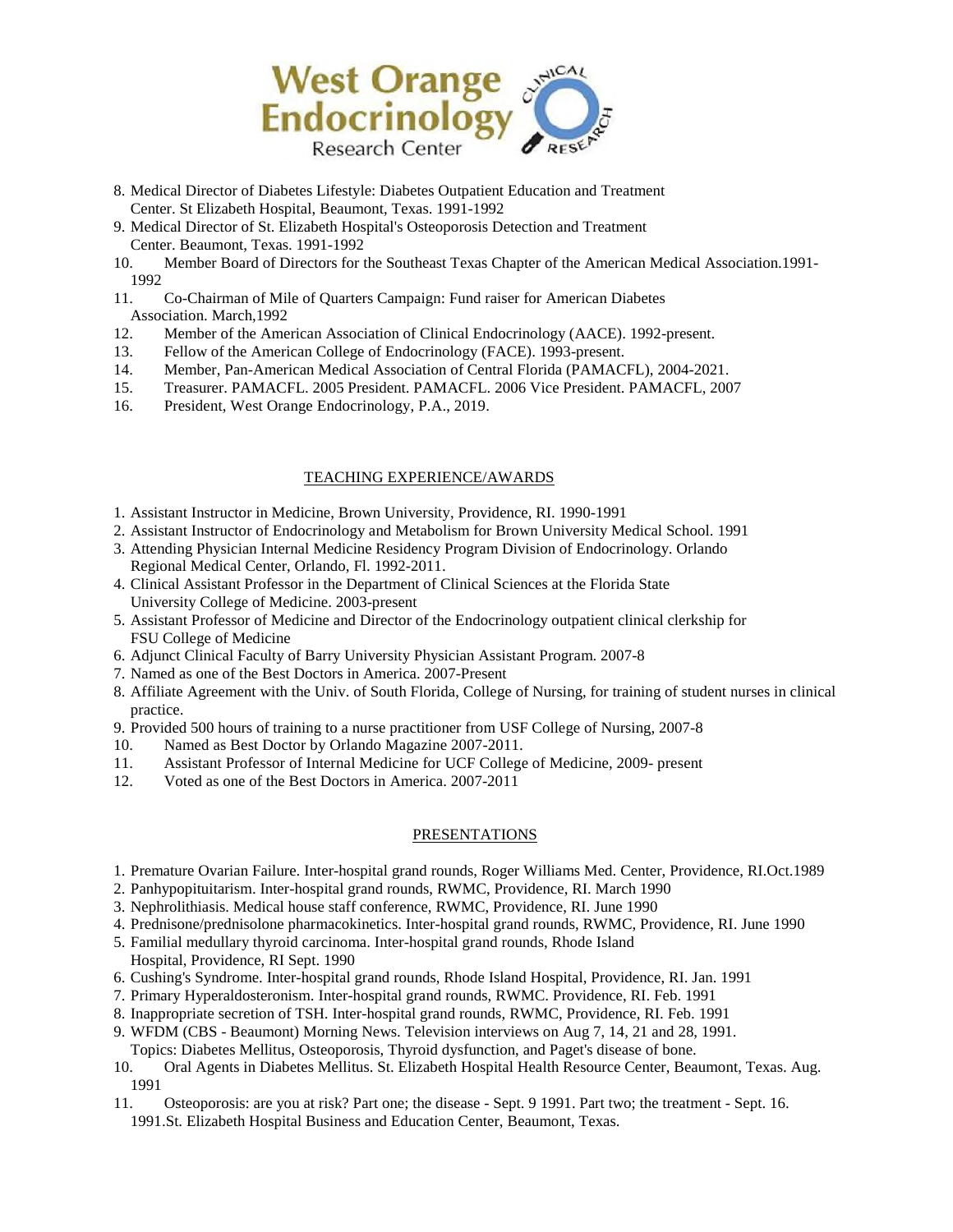12. Osteoporosis. Medical Center of Winnie. Winnie, Texas. Sept 1991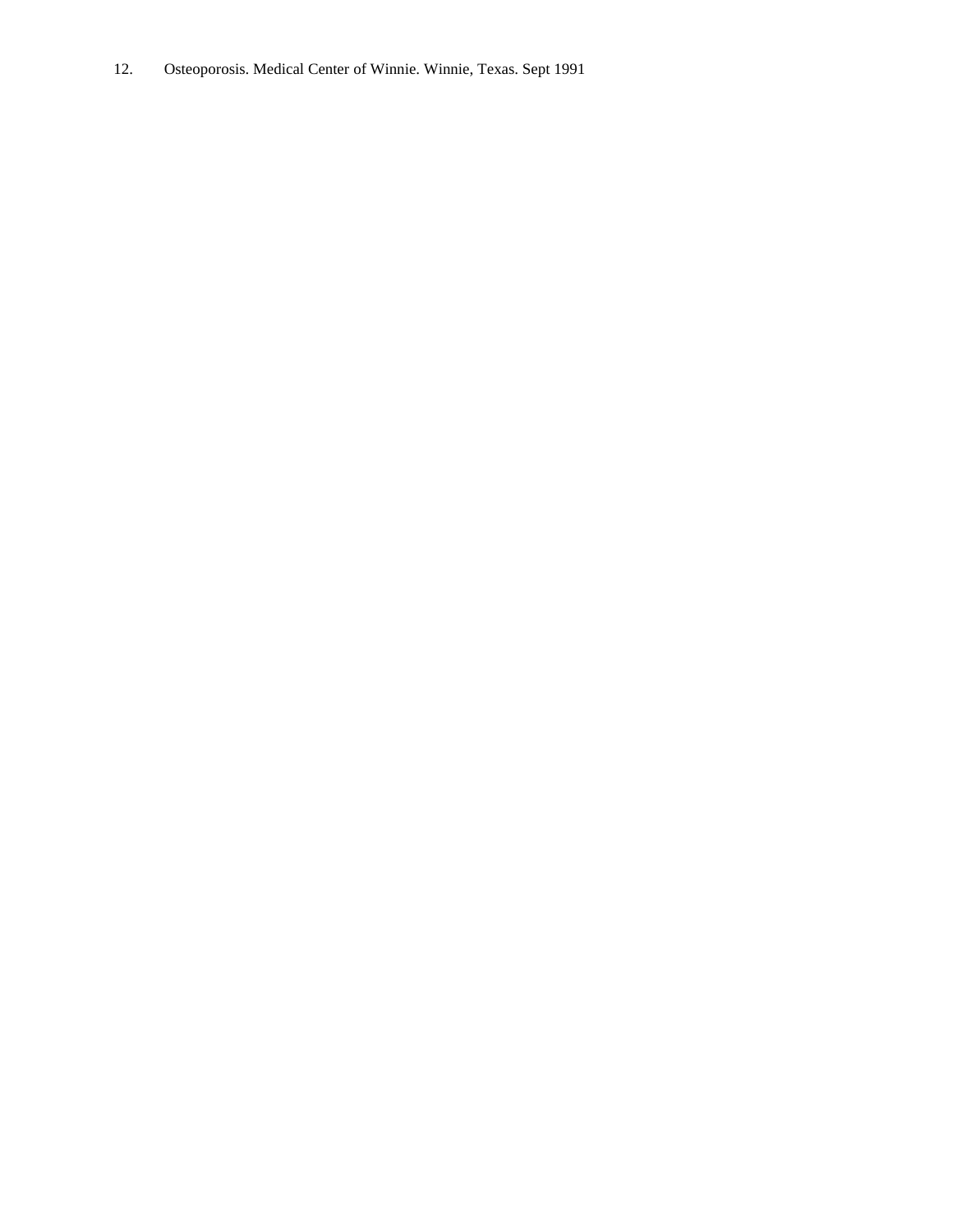

- 13. Bone Density Measurements in Osteoporosis. Tyler County Hospital, Woodville, Texas. Sept. 1991
- 14. Diabetes Mellitus. Lions Club Meeting, Beaumont, Texas. Sept. 1991
- 15. Diabetic Ketoacidosis. Pediatric Critical Care Course, St. Elizabeth Hosp. Beaumont, Texas. Oct. 1991
- 16. Insulin Therapy in Diabetes Mellitus. St. Elizabeth Hospital Health Resource Center. Oct. 1991.
- 17. Hormonal Treatment in Osteoporosis. Conference Center of Winnie. Winnie, Texas. Oct. 1991.
- 18. Thyroid Storm, Myxedema Coma, SIADH, Diabetes Insipidus. Critical Care Course for Nursing Staff St. Elizabeth Hospital.Oct.1991.
- 19. KFDM (CBS Beaumont) Live at Five News Report. Television Interview on hypothyroidism Oct 29,1991.
- 20. Hypothyroidism. St. Elizabeth Health Resource Center. Oct. 1991.
- 21. Calcium Therapy in Osteoporosis. St. Elizabeth Health Resource Center. Nov. 1991.
- 22. Osteoporosis. Beaumont State Center's Health Fair. Nov. 1991.
- 23. Paget's Disease of Bone. St. Elizabeth Health Resource Center. Dec. 1991.
- 24. KFDM (CBS- Beaumont) Live at Five News Report. Television Interview on Paget's Disease. Dec. 12, 1991
- 25. What's New in Diabetes Mellitus? Nursing Grand Rounds, St. Elizabeth Hospital. Dec. 1991.
- 26. Osteoporosis. Cavalry Baptist Church Bazaar. Beaumont, Texas. Jan 10, 11 1992.
- 27. Diabetes Management. Home Health Care Nurses, St Elizabeth Hospital. Jan. 1992.
- 28. Diabetes in the Critically Ill. Nursing Grand Rounds, St. Elizabeth Hospital. Feb, 1992.
- 29. Osteoporosis. NAACOG, St Elizabeth Hospital. June 1992.
- 30. Clinical Perspectives on Blood Lipids. Orlando, Florida. Aug. 1992
- 31. Diabetes Mellitus. Seminole County Chamber Business Show/Florida Hospital. Altamonte, Fl. Aug.1992.
- 32. Diabetes Therapy for the 90's. St. Mary's Hospital / Welborn Hospital in Evansville, IN. July 1993.
- 33. Diabetes Mellitus. Diabetes Expo '93: Celebrate Education. Maitland, Fl. Nov. 1993.
- 34. Thyroid Nodule. Grand Rounds Health Central Hospital, Ocoee, Fl. July 1994.
- 35. Moving Forward with Control. Diabetes Support Centers Columbia Park Medical Center. March 1994.
- 36. "Hágase Responsable de su Salud: La Diabetes y Usted" Florida Hospital East Orlando. May 1994.
- 37. Update on Diabetes. Yearly Pan-American Medical Association Meeting, Longboat Key, Fl. Sept.1994.
- 38. Can Diabetes be Prevented? Dine with the Docs, Osceola Regional Hospital. Jan. 1995.
- 39. Diabetes Treatments. Diabetes Support Group Meeting Health Central Hospital, Ocoee, Fl. June 1995.
- 40. Updates on Diabetes. Diabetes Expo '95. Maitland, Fl. Nov. 1995.
- 41. Diabetic Ketoacidosis. Grand rounds at Sand Lake Hospital, Orlando, Fl.July 1996.
- 42. Update on Diabetes. Yearly Pan-American Medical Association Meeting, Longboat Key, Fl. Sept. 1997.
- 43. Insulin Use In the Outpatient Setting. Dinner Discussion. Orlando, Fl. Nov. 2004.
- 44. Basal Insulin. Dinner Discussion. Orlando, Fl. Jan. 2005.
- 45. Intensive Insulin Use in Hospitalized Patients. Orlando Regional Medical Center-Lucerne. Orlando, FL May 2005.
- 46. Intensive Insulin Use in Hospitalized Patients. Health Central Hospital. Ocoee, Fl. May 2005.
- 47. Insulin Use in Hospitals. Dinner Discussion for Hospitalists. Orlando, Fl. Aug. 2005.
- 48. Use of Basal Insulin in the Outpatient Setting. Dinner Discussion for primary care specialists. Orlando, FL Aug.2005.
- 49. The Use of Basal Insulin in Type 2 Diabetes. Dinner Presentation, Orlando, Fl. Oct. 2005.
- 50. Insulin Use in the Outpatient Setting. Orlando Regional Med. Center, Orlando, Fl. April 2006.
- 51. The Use of Basal Insulins. Dinner Presentation for Primary Care Physicians. Orlando, Fl. Feb. 2007
- 52. Insulin Use in Type 2 Diabetes Mellitus. Dinner Presentation, Winter Park, Fl. June, 2007
- 53. Lantus Insulin in Type 2 Diabetes. Dinner Presentation. Winter Park, Fl. Sept. 2007.
- 54. Diabetes Case Histories. Dinner Presentation. Winter Park, Fl. Jan. 2008
- 55. Insulin Use in Type 2 Diabetes. Dinner Presentation. Winter Park, Fl. June 2008
- 56. Managed Care Perspectives on Diabetes Management. Orlando Fl. Sept. 2008
- 59. Guest speaker for WMEUS Radio Station to discuss Diabetes Mellitus on 4/4/09 on the Weekly show "Yo Soy Latino".
- 60. Basal and Prandial Insulin use in the Hospitalized Patient. Dinner Presentation. Winter Park May 5, 2010.
- 61. Insulin use in Hospitalized Patients: A Basal/ Prandial Approach. Orlando, Fl. June 10, 2010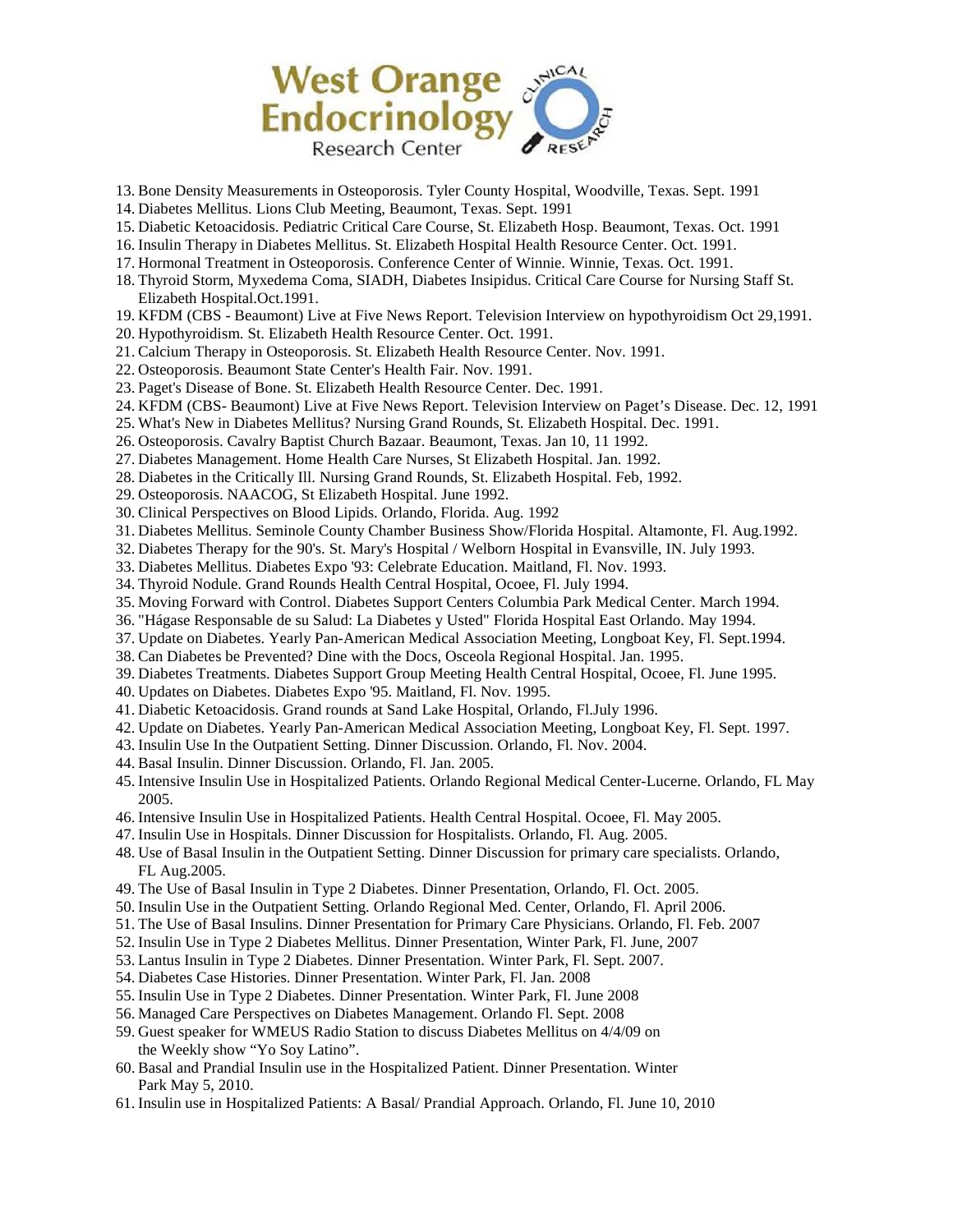

- 62. Use of Basal and Prandial Insulin. Apopka, Fl. July 28, 2010.
- 63. Basal and Prandial Insulin use in the ICU setting. Winter Park, Fl. September 16, 2010.
- 64. Basal and Prandial Insulin use in the Hospitalized Patient. Orlando, Fl. October, 28, 2010.
- 65. Glycemic Control for Inpatients: Multimodal Approach. Orlando, Fl. April 6, 2011.
- 66. Basal insulin use for the Outpatient Type 2 Diabetics: a Rational Approach. Orlando, Fl. June 15, 2011.
- 67. Effective Management of Hyperglycemia in Hospitalized Patients with Type 2 Diabetes Winter Park, Fl. February 28, 2012
- 68. Rapid Acting Insulin Management Program: A Call to Action for Primary Care Practitioners Gainesville, Fl. November 14, 2012.
- 69. Improving Glycemic Control in Type 2 Diabetes: A Stepwise Approach to Initiating and Intensifying Insulin Treatment. Winter Garden, Fl. October 10, 2013
- 70. Evolving Treatment Aspects in Type 2 Diabetes Management: A Comprehensive Approach To Help Your Patients Achieve Glycemic Control. Ocala, Fl. October 24, 2013

## ABSTRACTS/PUBLICATIONS

- 1. Abnormal Vitamin D Metabolism in Patients with Lymphoma. J. Mandry, M. Browne, B. Hollis, C. Eil. Presented at the 12th Annual Meeting of the American Society for Bone and Mineral Research, Aug. 1990 Atlanta, Georgia.
- 2. Hyperphosphatemia in Multiple Myeloma due to a Phosphate Binding Immunoglobulin. J. Mandry, M. Posner, J.R.Tucci, C. Eil. Presented at the Annual Scientific Meeting of the American College of Physicians –Rhode Island Chapter, March 1990. Published in the Cancer Journal Vol. 68, No. 5, Sept. 1, 1991.
- 3. Familial Non-MEN Medullary Thyroid Carcinoma, a Poorly Recognized Clinical Syndrome. J. Mandry, MD, I. Jackson, MD. Presented at the Annual Scientific Meeting of the American College of Physicians - Rhode Island Chapter, 1991.
- 4. Apparent Glucocorticoid Resistance due to Altered Prednisolone Pharmacokinetics in an Adolescent with Lupus Vasculitis. Presented at the 73rd Annual Endocrine Society Meeting, June 1991.

## CLINICAL RESEARCH

- 1. Advanced Diabetes Treatment Centers. MAT Research, Winter Park, Fl. 2002-2008
- 2. Clinical Trials Management Research. 2008
- 3. INCB 13739-202 2ble blind, dose ranging, placebo controlled randomized study to evaluate the safety and efficacy of INCB013739 plus metformin compared to metformin alone on glycemic control in Type 2 DM. Incyte Corporation. 2008. Sub-Investigator
- 4. Takeda. SYR 322\_303 Multicenter randomized, 2ble blind study to evaluate the efficacy and safety of alogliptin compared to glipizide in elderly subjects with Type 2 DM. 2008. Sub-Investigator
- 5. Phase III, 3 arm, randomized, 2ble blind, placebo controlled multicenter study to investigate the impact of Diamyd in the progression of DM in newly diagnosed patients with Type 1. 2008. Sub-investigator
- 6. Randomized, 2ble blind, 2-arm Parallel-group, 3 year, Multicenter Study to determine the Efficacy, safety, and tolerability of titrated doses of JNJ-28431754 versus titrated doses of glimepiride in the treatment of subjects with Type 2 DM not optimally controlled on Metformin. 2008. Sub-Investigator
- 7. Randomized, 2ble blind, Placebo controlled, Parallel-Group Study of the Efficacy and Safety of Welchol as Monotherapy for Type 2 DM. 2008. Sub-Investigator
- 8. Glumetza Observational Study. Add-on to SU or metformin + SU combo therapy. Project # 11954. Roche protocol RO5073031. Completed 2008 Sub-Investigator
- 9. 6 month, multicenter, randomized, open label, parallel group study comparing the efficacy and safety of a new formulation of insulin glargine and Lantus both plus mealtime insulin in patients with type-2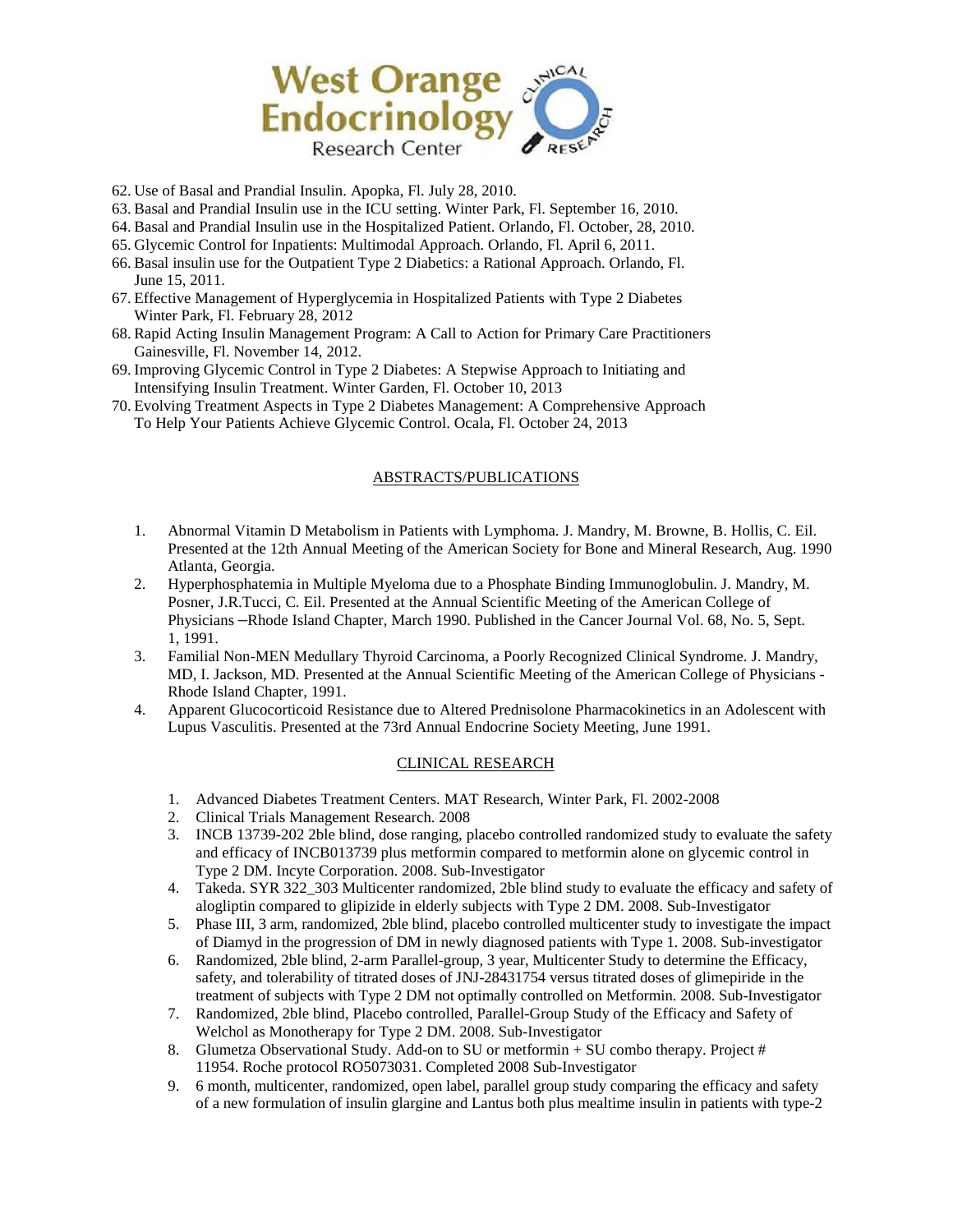

diabetes with a 6 month safety extension period. Completed 2013. Principal Investigator

- 10. 6 month, multicenter, randomized, open-label, parallel-group study comparing the efficacy and safety of a new formulation of insulin glargine and Lantus both in combination with oral antihyperglycemic drugs in patients with type 2 diabetes mellitus with a 6 month safety extension period. Completed 2013. Principal Investigator.
- 11. An ACromegaly, open-label, multiCEnter, Safety monitoring program for treating patients with SOM233 (pasireotide) LAR who have need to receive medical therapy (ACCESS). Completed 2015. Principal Investigator.
- 12. A randomize, 30 week, active-controlled, open-label, 3-treatment arm, parallel-group multicenter study comparing the efficacy and safety of insulin Glargine/lixisenatide fixed ratio combination to insulin Glargine alone and to lixisenatide alone on top of metformin in patients with type 2 diabetes mellitus (T2DM). Completed 2014. Principal Investigator.
- 13. A randomized, 30-week, active-controlled, open-label, 2 treatmant-arm, parallel-group, multicenter study comparing the efficacy and safety of the insulin Glargine/lixisenatide fixed ratio combination to insulin Glargine with or without metformin in patients with T2DM. Completed 2014. Principal Investigator.
- 14. A randomized, open-label-2-arm parallel-group, multicenter, 26-week study assessing the safety and efficacy of HOE901-U300 versus Lantus in older patients with type 2 diabetes inadequately controlled on antidiabetic regimens either including insulin, or basal insulin as their only insulin. Completed 2016, Principal Investigator.
- 15. Six-month, Randomized, Open-label, Parallel-group Comparison of the Insulin Analog SAR342434 to Humalog in Adult Patients with Type 2 Diabetes Mellitus also using Insulin Glargine. Completed 2016, Principal Investigator.
- 16. A randomized, open-label, parallel group real world pragmatic trial to assess the clinical and health outcomes of Toujeo® compared to commercially available basal insulins for initiation of therapy in insulin naïve patients with uncontrolled type 2 diabetes mellitus. Completed 2018. Principal Investigator.
- 17. Randomized, Open-Label, Parallel Group Study to Evaluate the Efficacy and Safety of Alirocumab versus Usual Care in Patients with Type 2 Diabetes and Mixed Dyslipidemia at High Cardiovascular Risk with Non-HDL-C Not Adequately Controlled with Maximally Tolerated Statin Therapy. Completed 2017. Principal Investigator.
- 18. A 24-week, Multicenter, Randomized, Open-label, Parallel-group Study Comparing the Efficacy and Safety of Toujeo® and Tresiba® in Insulin-Naive Patients with Type 2 Diabetes Mellitus not Adequately Controlled with Oral Antidiabetic Drug(s)  $\pm$  GLP-1 receptor agonist" ("Protocol"). Completed 2017.. Principal Investigator.
- 19. A Randomized, Active-Controlled, Parallel Group, 16-Week Open Label Study Comparing the Efficacy and Safety of the Morning Injection of Toujeo (Insulin Glargine-U300) Versus Lantus in Patients with Type 1 Diabetes Mellitus. Completed 2017. Principal Investigator.
- 20. Six-month, Randomized, Open-label, Parallel-group Comparison of SAR341402 to NovoLog®/NovoRapid® in Adult Patients With Diabetes Mellitus Also Using Insulin Glargine, with a 6-month Safety Extension Period. Completed 2018. Principal Investigator.
- 21. A Randomized, Double-blind, Placebo-controlled, Parallel-group, Multicenter Study to Evaluate the Efficacy and Safety of Sotagliflozin Added to a Sulfonylurea alone or in combination with Metformin in Patients with Type 2 Diabetes Who Have Inadequate Glycemic Control on a Sulfonylurea Alone or with Metformin Completed 2019 Principal Investigator.
- 22. A Randomized, Double-blind, Placebo- controlled, 3-arm, Parallel-group, 52-week Multicenter Study to Evaluate the Efficacy and Safety of Sotagliflozin in Patients with Type 2 Diabetes Mellitus and Severe Renal Impairment who have Inadequate Glycemic Control. Completed 2019 Principal Investigator.
- 23. A Randomized, Double-blind, Placebo-controlled, 3-arm, Parallel-group, 52-week Multicenter Study to Evaluate the Efficacy and Safety of Sotagliflozin in Patients with Type 2 Diabetes Mellitus and Moderate Renal Impairment who have Inadequate Completed 2019, Principal Investigator.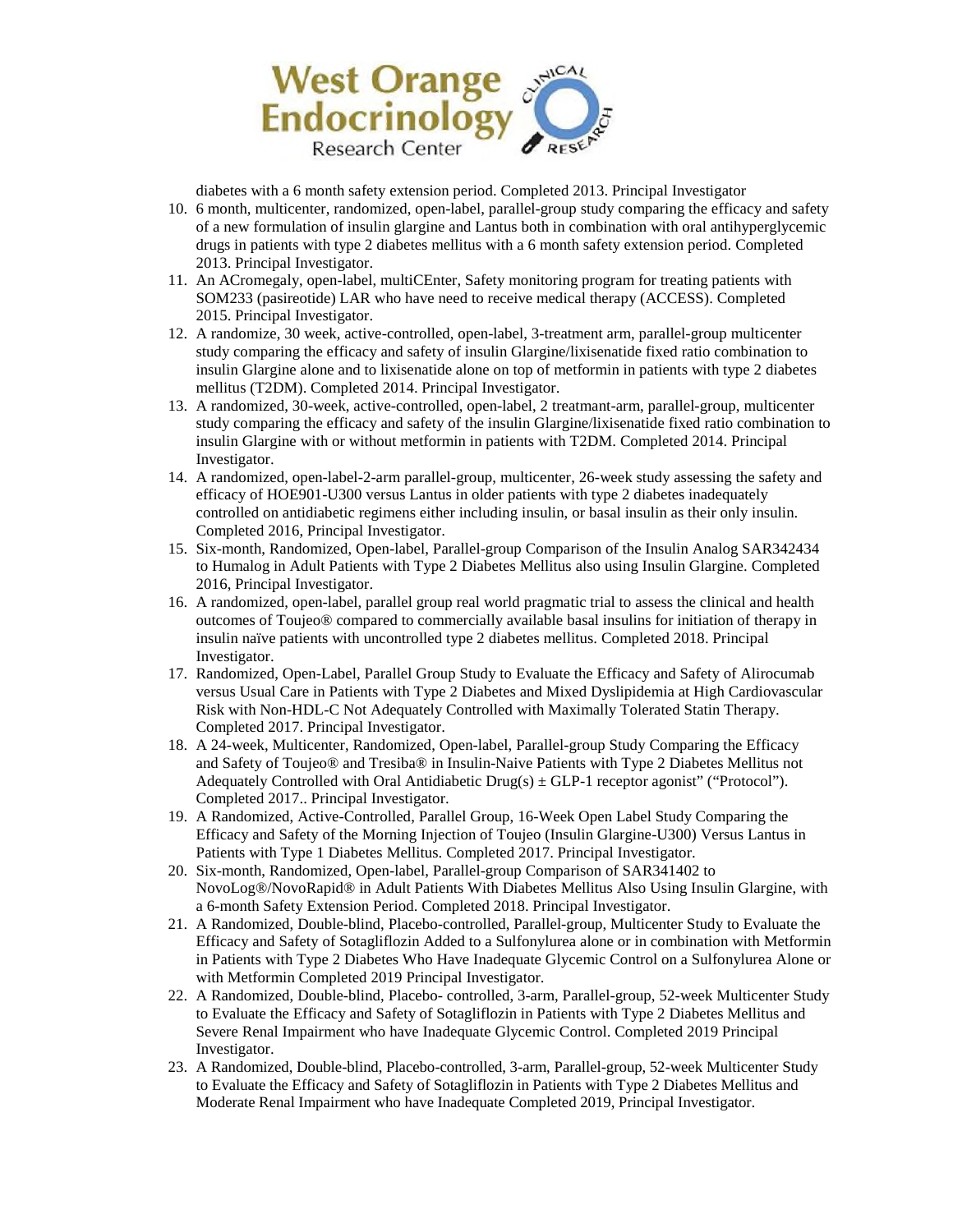

- 24. A 52-week Randomized, Double-blind, Double-dummy, Active and Placebo-controlled, Parallelgroup, Multicenter Study to Evaluate the Efficacy and Safety of Sotagliflozin compared to Glimepiride or Placebo Added to Metformin in Patients with Type 2 Diabetes who have Inadequate Glycemic Control with Metformin Monotherapy. Completed 2019 Principal Investigator.
- 25. A Randomized, Placebo-Controlled, Double-Blind, Multicenter, Phase 2 Study to Assess Safety, Tolerability, and Renal Effects of TMX-049 in Subjects with Type 2 Diabetes and Albuminuria. Completed 2019. Principal Investigator.
- 26. TRAVERSE Study. Testosterone Replacement Therapy for Assessment of long-term Vascular Events and Efficacy Response in Hypogonadal Men. Sponsor AbbVie. Aug 2018, ongoing. Principal Investigator.
- 27. A 26-week Randomized, Double-blind, Controlled, Parallel-group, Multicenter Study to Evaluate the Efficacy and Safety of Sotagliflozin compared to Empagliflozin, and Placebo in Patients with Type 2 Diabetes Who Have Inadequate Glycemic Control on Dipeptidyl Peptidase 4 Inhibitor (DPP-4) With or Without Metformin. Completed 2019, Principal Investigator.
- 28. Phase3B/4 Randomized Safety Endpoint Study of 2 Doses of Tofacitinib in comparison to a Tumor Necrosis Factor (TNF) Inhibitor in Subject with Rheumatoid Arthritis. Pfizer. Completed 2019. Principal Investigator.
- 29. Efficacy and Safety of Sotagliflozin Versus Placebo in Subjects With Type 2 Diabetes Mellitus Who Have Inadequate Glycemic Control While Taking Insulin Alone or With Other Oral Antidiabetic Agents (SOTA-INS) Completed 2019. Principal Investigator.
- 30. LIXILAN-D (DIVERSITY): A 26-week randomized, open-label, active-controlled, 2-treatment arm, parallel-group multi-center study, comparing the Efficacy and Safety of Soliqua Versus Lantus in Ethnically/Racially Diverse Patients With Type 2 Diabetes Mellitus Inadequately Controlled on Basal Insulin and Oral Antidiabetic Agents (LixiLan-D) Dec 2018 completed Principal Investigator.
- 31. Randomized, Open label, Parallel-group Study Comparing the Pharmacokinetics and Immunogenicity of Alternating Use of SAR341402 and NovoLog® versus Continuous Use of NovoLog in Patients with Type 1 Diabetes Mellitus also Using Insulin Glargine. Mar 2020. Principal Investigator.
- 32. A phase 3, multicenter, randomized, double-blind, placebo-controlled, active reference (adalimumab) study evaluating the efficacy and safety of bimekizumab in the treatment of subjects with active psoriatic arthritis. Jan 2021, Principal Investigator.
- 33. PROMINENT prominent pemafibrate to reduce cardiovascular outcomes by reducing triglycerides in patients with diabetes. Ongoing started 2017, Principal Investigator.
- 34. SAPPHIRE; A Phase 2b, Multicentre, Randomised, Double-blind, Placebo-controlled Study of Verinurad and Allopurinol in Patients with Chronic Kidney Disease and Hyperuricaemia, Jan 2022, Principal Investigator.
- 35. A Randomized, Non-Inferiority, Phase 3, Open-Label, Multicenter Study to Evaluate the Efficacy and Safety of Abaloparatide-sMTS for the Treatment of Postmenopausal Women with Osteoporosis (Wearable Study) Jan 2022, Principal Investigator
- 36. AbbVie / "24-Hour Ambulatory Blood Pressure Monitoring Study in Hypogonadal Men Receiving Testosterone Replacement Therapy" Mar 2022. Principal Investigator.
- 37. ANJ900D3501: A randomized, multicenter, double-blind, parallel-group, placebo-and comparatorcontrolled study to compare the glycemic effects, safety, and tolerability of metformin hydrochloride delayed-release tablets in patients with type 2 diabetes mellitus with varying renal function from normal up to CKD3B Sep, 2021 ongoing. Principal Investigator.
- 38. D9488C00001: A Phase 3, International, Randomised, Double-blind, Placebo-controlled Study to Evaluate the Effect of Sodium Zirconium Cyclosilicate on Chronic Kidney Disease (CKD) Progression in Participants with CKD and Hyperkalaemia or at Risk of Hyperkalaemia Oct 2021 ongoing.
- 39. CSL346\_2001: A Phase 2a, Double-blind, Randomized, Placebo-controlled, Proof of Concept Study of Vascular Endothelial Growth Factor (VEGF)-B Blockade with the Monoclonal Antibody CSL346 in Subjects with Diabetic Kidney Disease, Mar 2021, ongoing, Principal Investigator.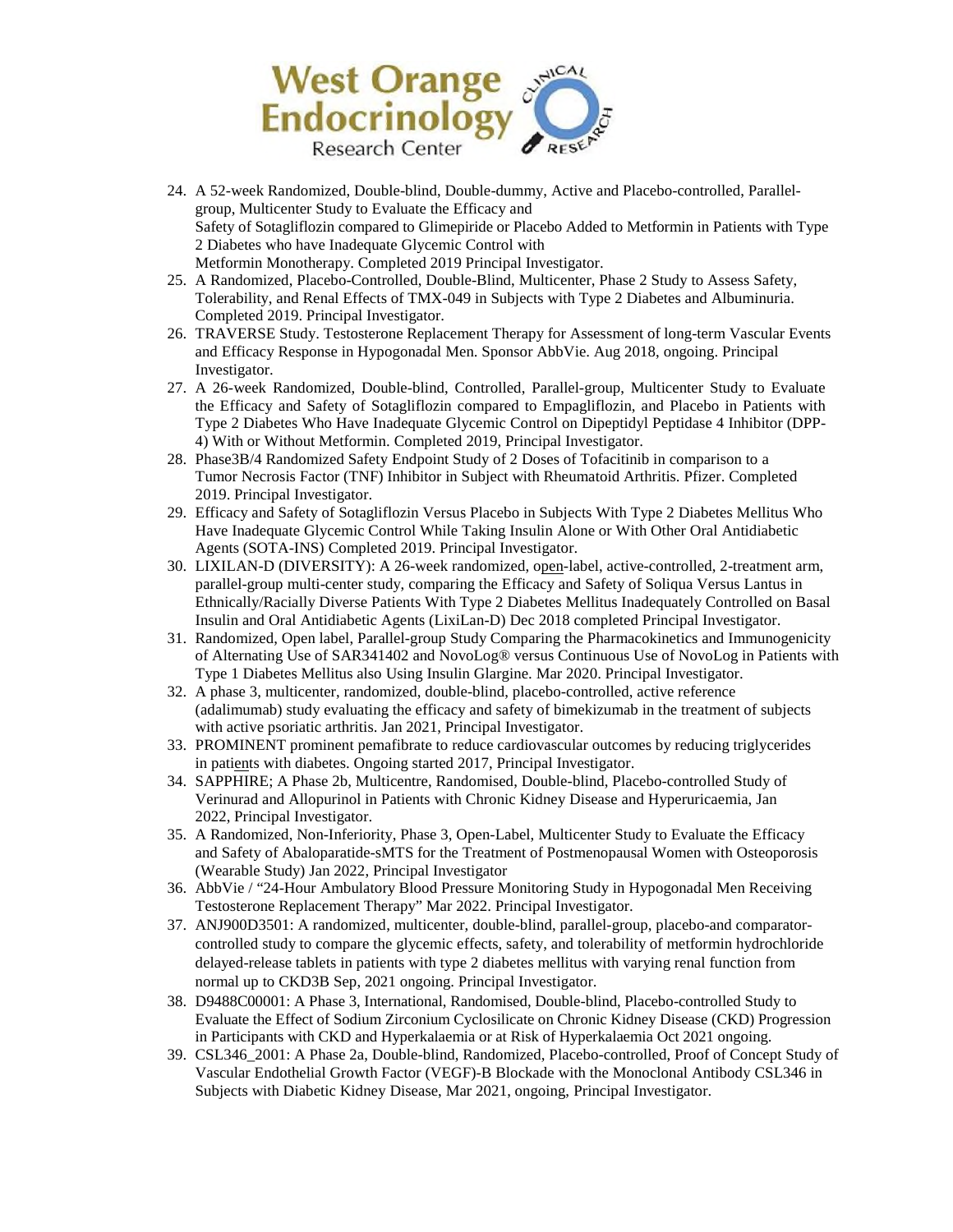

40. I8F-MC-GPHL: Efficacy and Safety of Tirzepatide Once Weekly versus Placebo in Participants with Type 2 Diabetes Who Have Obesity or Are Overweight with Weight-Related Comorbidities (SURMOUNT-2) ongoing May 2021, Principal Investigator.

## **Kathy Mandry, MS, RD, LD/N.....Site administrator**

West Orange Endocrinology, P.A. 1510 Citrus Medical Court Ocoee, FL 34761 USA Business 1-(407) 480-4836 Fax 1-(407) 480-4834 [Kathy.Mandry@woendo.com](mailto:Kathy.Mandry@woendo.com)  [www.jmandry.com](http://www.jmandry.com/) 



#### Education/Employment

- 1. University of Kentucky, Lexington, KY. Bachelors of Science General Dietetics. 1984.
- 2. Cardinal Hill Hospital, Lexington KY. Dietetic Technician. 1984-1986.
- 3. St. Joseph Hospital, Lexington KY. RD Qualifying Experience. 1987.
- 4. Department of Endocrine and Metabolism Veterans Hospital, Dr. James Anderson, MD, research and development, Lexington, KY. Assistant to research dietitian. 1987.
- 5. University of Kentucky, Lexington, KY. Masters of Science Specialty in Clinical Nutrition. 1988.
- 6. St. Joseph Hospital, Lexington KY. Dietetic Technician. 1987-1988.
- 7. Roger Williams Hospital, Providence, RI. Clinical Dietitian. 1988 -1989.
- 8. Rhode Island Hospital, Providence RI. Nutrition Support Dietitian. 1989-1990.
- 9. PAHCF Inc, Providence RI. Diabetes Outpatient Educator. 1989-1990.
- 10. Visiting Nurses Association, Providence, RI. Consulting Dietitian. 1989-1991.
- 11. Veteran's Administration Hospital, Providence, RI. Clinical Dietitian. 1989-1991.
- 12. Valencia College, Orlando FL. Adjunct Nutrition Professor. 2010 to 2013.
- 13. Animas Corporation, a Johnson and Johnson company, West Chester, PA. Insulin pump educator. 2011 to 2012.
- 14. West Orange Endocrinology, P.A., 2011 to present.

## Certifying Examinations

- 1. Commission of Dietetic Registration, credentialing agency for Academy of Nutrition and Dietetics. Registered Dietitian. 1988 to current.
- 2. Commission of Dietetic Registration, credentialing agency for Academy of Nutrition and Dietetics, Nutrition Support Dietitian Certification. 1989.
- 3. Barnett Education Services, Webinar. CRA and CRC beginner Program. 2012.
- 4. NIH Office of Extramural Research certificate "Protecting Human Research Patients". 2012.
- 5. Academy of Nutrition and Dietetics, certificate of membership. 1990-present.
- 6. Florida Academy of Nutrition and Dietetics, certificate of membership, 2013-present.
- 7. IATA certified Mayo Clinic.
- 8. Good Clinical Practices, Brookwood Institute, December 2016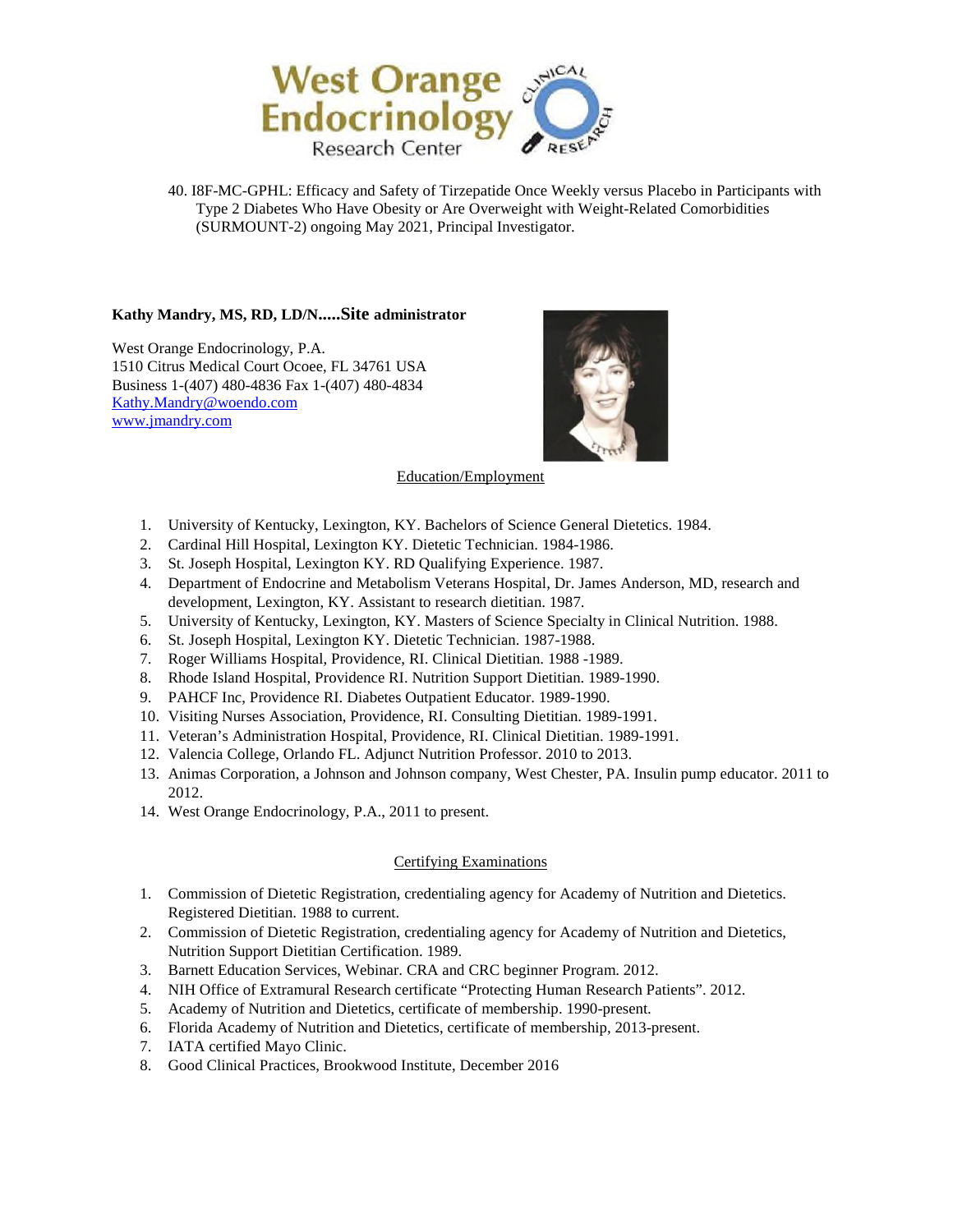

### **Maria Ines Marulanda MD..... Sub-Investigator Clinical Research Director**

West Orange Endocrinology, P.A. 1510 Citrus Medical Court, Ocoee, FL 34761 USA Business 1-(407) 480-4836 Fax 1-(407) 480-4834 [Mariaines.Marulanda@woendo.com.](mailto:Mariaines.Marulanda@woendo.com)  [www.jmandry.com](http://www.jmandry.com/) 

### EDUCATION

- 1. Carabobo University-Angel Larralde Hospital -Valencia, Venezuela
- 2. Internal Medicine Doctor December 1990
- 3. Carabobo University Faculty of Health Sciences Valencia, Venezuela
- 4. Physician and Surgeon Degree July 1984
- 5. Honors: Medical Student Association President (1983-1984)

#### INTERNSHIP AND RESIDENCY

- 1. Angel Larralde Hospital Valencia, Venezuela
- 2. Internal Medicine Residence 1987-1990
- 3. Honors: Chief Resident
- 4. Guerra Méndez Medical Center Valencia, Venezuela
- 5. Intensive Care Unit Resident 1987-1990
- 6. Adolfo Prince Lara Hospital Pto. Cabello, Venezuela
- 7. Rotating Residence 1984-1987

## OTHER PROFESSIONAL TRAINING

- 1. Fundation Santa Fé Hospital Bogotá, Colombia
- 2. Course advanced nutritional support 2006
- 3. Our Lady of the Lake Regional Medical Center Baton Rouge, Louisiana
- 4. Geriatrics Training 1993
- 5. Registered Medical Assistant RMA Miami Fl 2015 Registered Electrocardiography Technician – EKG - Miami Fl 2015 Registered Phlebotomy Technician - RPT - Miami Fl 2015

### EXPERIENCE

- 1. Guerra Méndez Medical Center Valencia, Venezuela
- 2. Staff Internal Medicine Physician 1991 2015
- 3. Medical Director 2014-2015
- 4. Responsible for the weekly care of 20 patients in the Emergency room and inpatients
- 5. Private Practice Office attended around 20 patients daily
- 6. President of the Medical Society 2004-2008
- 7. Clinical Research Director, West Orange Endocrinology, PA June 2016-now

### TEACHING

- 1. Carabobo University- Valencia, Venezuela
- 2. Associate Professor of Internal Medicine Residency Program 1992 –2015
- 3. TNT (Total Nutrition Therapy) Advance Course Venezuela
- 4. National Coordinator 2006 2015
- 5. TNT-MG (Total Nutrition Therapy in Geriatrics Venezuela
- 6. National Coordinator 2012 2015
- 7. PROFESSIONAL MEMBERSHIPS
- 8. Venezuelan Society of Internal Medicine (SVMI), President 2013- 2015
- 9. American College of Physicians (ACP), Fellow since 2002

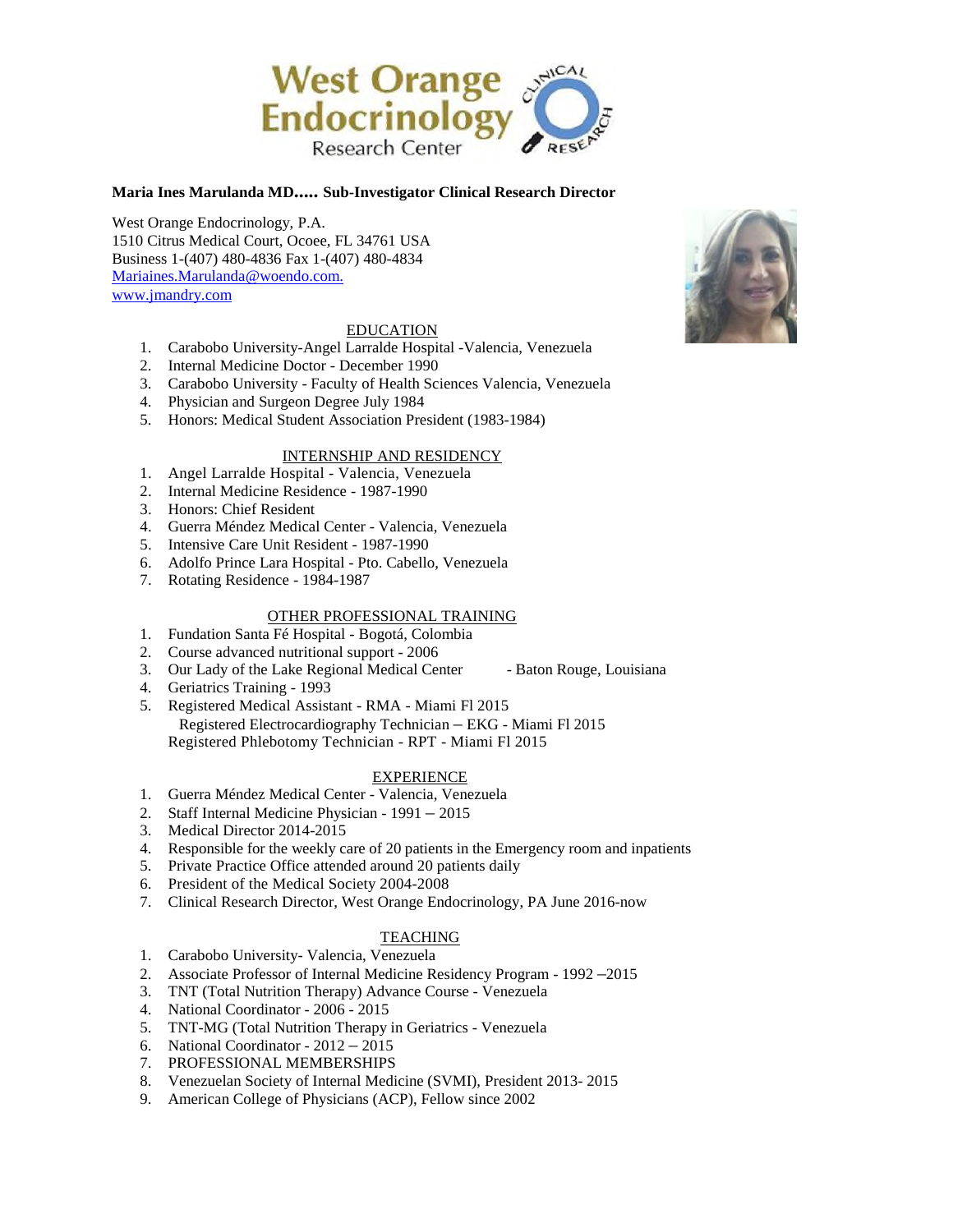

- 10. American College of Cardiology (ACC), Fellow since 2010
- 11. European Society of Cardiology (ESC), Fellow since 2011
- 12. American Heart Association (AHA), Member since 2005
- 13. Vascular Biology Working Group (VBWG), Member since 2010
- 14. Latin-American Society of Internal Medicine (SOLAMI), Member since 2000
- 15. American Society of Parenteral and Enteral Nutrition (ASPEN), Member since 2000
- 16. European Society of Parenteral and Enteral Nutrition (ESPEN), Member since 2000
- 17. Latin-American Federation of Parenteral and Enteral Nutrition (FELAMPE), Member since 2000

### **PUBLICATIONS**

- 1. Marulanda, Maria I. , Nieto, R., et al. Promoting a Healthy Lifestyle in Venezuela. Medicina Interna 2015, 31: (3) 82-111
- 2. Nieto, R., Marulanda Maria I., et al. Venezuelan Study of Cardiometabolic Risk Factors (EVESCAN I). Medicina Interna 2015, 31: (2) 102-111
- 3. Nieto, R.,Hamdy, O., Marante , D.,Marulanda,MI. Transcultural Nutrition Diabetes Algorithm (tDNA) Venezuelan Application. *Nutrients* 2014, *6*, 1333-1363
- 4. Marulanda, MI ;et al International Diabetes Management Practices Study in Venezuela (IDMPS-Venezuela – Wave 2). Medicina Interna 2013,28(4):2014-2023
- 5. Marulanda, MI Preoperative Nutritional Assesment in Perioperative Medical Evaluation
- 6. Marulanda,MI Critical analysis of the literature on research problem in Clinical Research and Internal Medicine
- 7. Marulanda,MI Atherosclerosis Silent Enemy in Cardiovascular Disease, Internal Medicine Udated,2008,1:12-17
- 8. Marulanda,MI Dislipidemy in Metabolic Syndrome in Internal Medicine Updated 2009,4:16-19
- 9. Marulanda,MI Pulmonary Complications of Chickenpox Journal of Clinical I (I): 30-36, 1988.
- 10. Marulanda, MI Monoclonal gammopathy IGM: Macroglobulinemia Waldemstrom Journal of Clinical I (I): 50-53, 1988.
- 11. Marulanda,MI Study of Infectious Diseases at the University Hospital Angel Larralde Journal of Clinical I (2): 20-25, 1988
- 12. Marulanda,MI Preliminary Experience imipenem-Cilastatin University Hospital Angel Larralde. Medical Isabelica, 11: 269-272, 1988
- 13. Marulanda, MI Clinical and Therapeutic Efficacy of Cefoperazone in Severe Infections" Venezuelan Archives of Pharmacology 7: 197-201, 1988.
- 14. Marulanda,MI Bacterial Resistance in the Angel Larralde Hospital Publications Dept. Internal Medicine, 1988.
- 15. Marulanda, MI , Stroke in young people , Journal of Clinical 2 (1): 39-44, 1989.
- 16. Marulanda, MI Infective endocarditis: 10 years of experience at the Angel Larralde University Hospital Internal Medicine 5: 154 -159, 1989.
- 17. Marulanda,MI Extrahospitalarias Infections in Elderly. Journal of Clinical 3 (1) .: 38-42, 1989.
- 18. Marulanda MI Guillain-Barre Syndrome, Therapeutic Clinical Experience, Venezuelan Journal of Neurology and Neurosurgery, 4: 89 81-. 1990.
- 19. Marulanda, MI Infection of Central Nervous System Tuberculosis, Images 2: 1-9, 1991.
- 20. Marulanda, MI Subarachnoid Hemorrhage: Analysis of 52 cases in a General Hospital Venezuelan Journal of Neurology and Neurosurgery, 5: 33-40, 1991.
- 21. Marulanda, MI Evaluation of the Patient with Syncope Internal Medicine 10 (3): 121-122, 1994.
- 22. Marulanda, MI Evaluation of the Patient with Headache Internal Medicine, 10 (3): 123, 1994.
- 23. Marulanda, MI Thoracic Pain: Not Always a heart attack. Medicine Today sixth anniversary, in August 2000
- 24. Marulanda ,MI Utility of Subjective Global Assessment in nutritional assessment inpatient . Readings on Nutrition Vol 7: 67-74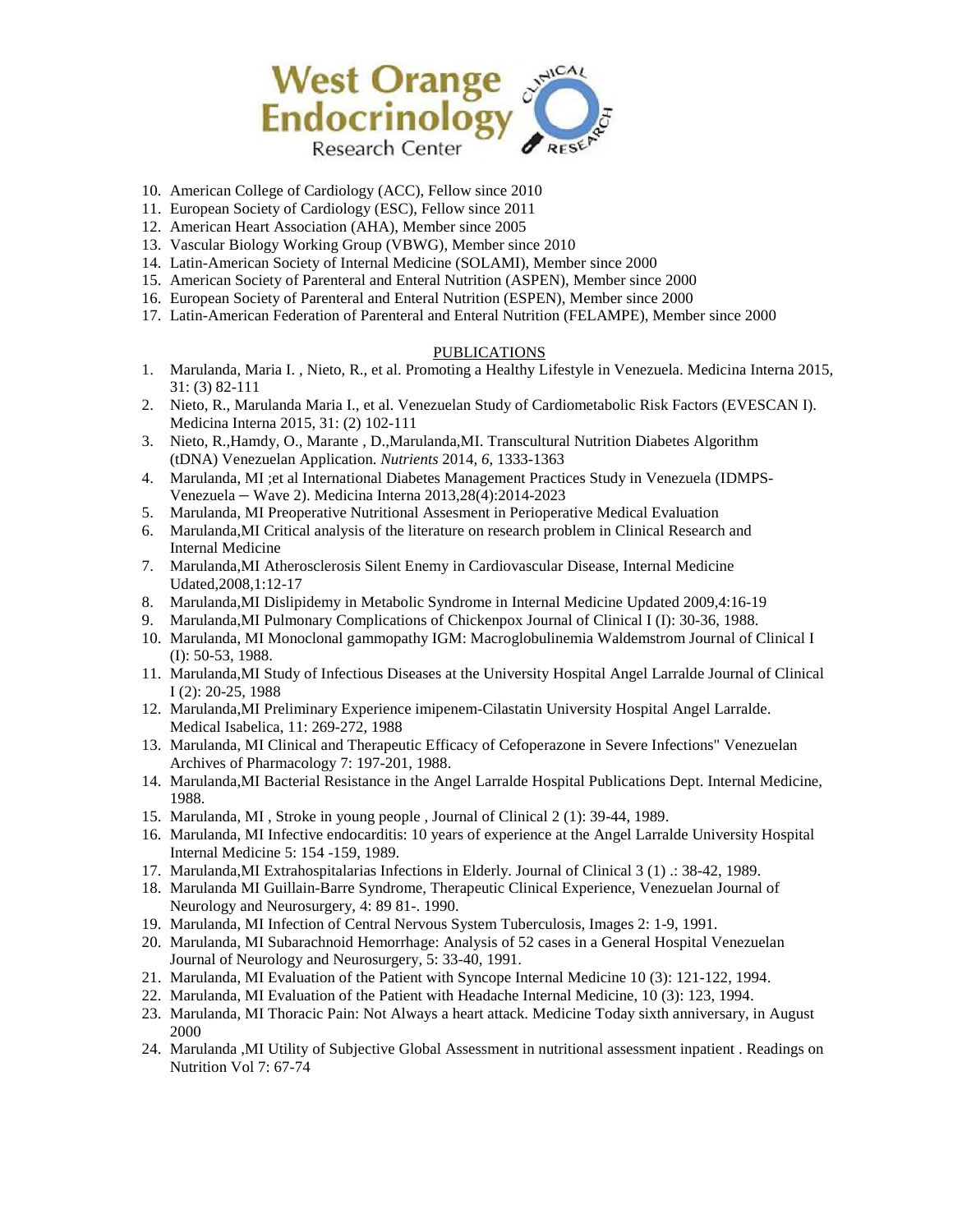

- 25. Marulanda, MI Definition of therapeutic goals; special conditions: dyslipidemia in women, children and adolescents; special condition: AIDS patients; Niacin. in Booklet of diagnostic and treatment of dyslipidemia, 2011 Atha Comunicação e Editora Ltda, CEP 04044-000 S.P.
- 26. Diabetes and Infection in Diabetes Mellitus pag 267-285, Edit Disinlime, 1998, Valencia
- 27. Board Member : Venezuelan Task Force of Lipids I, II and III,
- 28. Board Member : Venezuelan Task Force of Venous Tromboembolic Disease I,II,III and IV, Latinoamerican Task Force of Dislipidemies
- 29. Board Member: Venezuelan Uric Acid Consensus 2016
- 30. Venezuelan Task Force of Neuropatic Pain
- 31. Editor Chief of Up to Date in Internal Medicine
- 32. Editorial Comitee Member of Internal Medicine

### **RESEARCH**

### **Principal Investigator:**

1. JUPITER, CLAFF237B2224, AGHATA, IDMPS, CLAFF, ACELERATE, ACCESS, PALLAS, ATMOSPHERE, EPICOR, CPSPP100AVEN01, CLAF 237A23104, EVESCAM and others **Clinical Research Director** 

- 2. Randomized, Open-Label, Parallel Group Study to Evaluate the Efficacy and Safety of Alirocumab versus Usual Care in Patients with Type 2 Diabetes and Mixed Dyslipidemia at High Cardiovascular Risk with Non-HDL-C Not Adequately Controlled with Maximally Tolerated Statin Therapy. Completed 2017
- 3. A 24-week, Multicenter, Randomized, Open-label, Parallel-group Study Comparing the Efficacy and Safety of Toujeo® and Tresiba® in Insulin-Naive Patients with Type 2 Diabetes Mellitus not Adequately Controlled with Oral Antidiabetic Drug(s)  $\pm$  GLP-1 receptor agonist" ("Protocol"). Completed 2017.
- 4. A Randomized, Active-Controlled, Parallel Group, 16-Week Open Label Study Comparing the Efficacy and Safety of the Morning Injection of Toujeo (Insulin Glargine-U300) Versus Lantus in Patients with Type 1 Diabetes Mellitus. Completed 2017.
- 5. SOTA-SU (EFC14835): A Randomized, Double-blind, Placebo-controlled, Parallel-group, Multicenter Study to Evaluate the Efficacy and Safety of Sotagliflozin Added to a Sulfonylurea alone or in combination with Metformin in Patients with Type 2 Diabetes Who Have Inadequate Glycemic Control on a Sulfonylurea Alone or with Metformin
- 6. GEMELLI (EFC15081.): Six-month, Randomized, Open-label, Parallel-group Comparison of SAR341402 ® ® to NovoLog /NovoRapid in Adult Patients With Diabetes Mellitus Also Using Insulin Glargine, with a 6 month Safety Extension Period
- 7. SOTA-CKD3 (EFC14837: A Randomized, Double-blind, Placebo-controlled, 3-arm, Parallel-group, 52-week Multicenter Study to Evaluate the Efficacy and Safety of Sotagliflozin in Patients with Type 2 Diabetes
- 8. Mellitus and Moderate Renal Impairment who have Inadequate Glycemic Control
- 9. SOTA-CKD4 (EFC15166): A Randomized, Double-blind, Placebo-controlled, 3-arm, Parallel-group, 52-week Multicenter Study to Evaluate the Efficacy and Safety of Sotagliflozin in Patients with Type 2 Diabetes Mellitus and Severe Renal Impairment who have Inadequate Glycemic Control
- 10. SOTA-EMPA: (EFC14867): A 26-week Randomized, Double-blind, Controlled, Parallel-group, Multicenter Study to Evaluate the Efficacy and Safety of Sotagliflozin compared to Empagliflozin, and Placebo in Patients with Type 2 Diabetes Who Have Inadequate Glycemic Control on Dipeptidyl Peptidase 4 Inhibitor (DPP4(i)) With or Without Metformin
- 11. SOTA-GLIM (EFC14838): A 52-week Randomized, Double-blind, Double dummy, Active and Placebocontrolled, Parallel group, Multicenter Study to Evaluate the Efficacy and Safety of Sotagliflozin compared to Glimepiride or Placebo Added to Metformin in Patients with Type 2 Diabetes who have Inadequate Glycemic Control with Metformin Monotherapy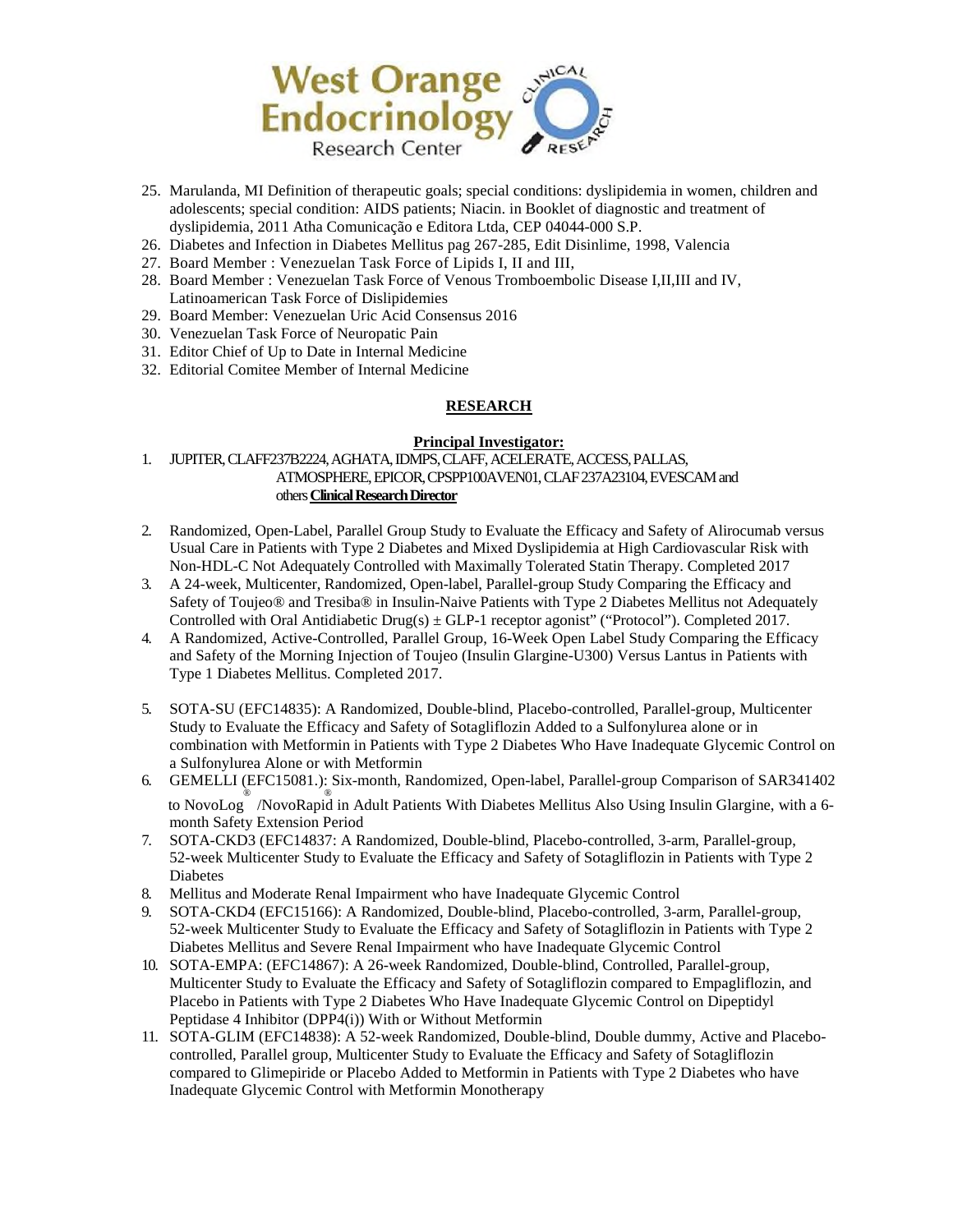

- 12. DIVERSITY (LPS14860): A 26-week randomized, open-label, active-controlled, 2-treatment arm, parallel-group multi-center study, comparing the efficacy and safety of SoliquaTM100/33 versus Lantus® in ethnically/racially diverse patients with type 2 diabetes mellitus inadequately controlled on basal insulin and oral antidiabetic agents with a 26-week extension period.
- 13. Protocol: TMX-049DN-201A Randomized, Placebo-Controlled, Double-Blind, Multicenter, Phase 2 Study to Assess Safety, Tolerability, and Renal Effects of TMX-049 in Subjects with Type 2 Diabetes and Albuminuria.
- 14. Efficacy and Safety of Sotagliflozin Versus Placebo in Subjects With Type 2 Diabetes Mellitus Who Have Inadequate Glycemic Control While Taking Insulin Alone or With Other Oral Antidiabetic Agents (SOTA-INS)
- 15. GEMELLI EFC15178: A Randomized, Open label, Parallel-group Study Comparing the Pharmacokinetics and Immunogenicity of Alternating Use of SAR341402 and NovoLog® versus Continuous Use of NovoLog in Patients with Type 1 Diabetes Mellitus also Using Insulin Glargine.
- 16. M16-100: Testosterone Replacement Therapy for Assessment of long-term Vascular Events and Efficacy Response in Hypogonadal Men.
- 17. TRAVERSE Study. Testosterone Replacement Therapy for Assessment of long-term Vascular Events and Efficacy Response in Hypogonadal Men. Sponsor AbbVie. Aug 2018
- 18. PROMINENT (K877-302): Pemafibrate to reduce cardiovascular outcomes by reducing triglycerides in patients with diabetes.
- 19. D5495C00002: A Phase 2b, Multicenter, Randomized, Double-blind, Placebo-controlled Study of Verinurad and Allopurinol in Patients with Chronic Kidney Disease and Hyperuricemia
- 20. BA058-05-021: A Randomized, Non-Inferiority, Phase 3, Open-Label, Multicenter Study to Evaluate the Efficacy and Safety of Abaloparatide-sMTS for the Treatment of Postmenopausal Women with Osteoporosis (Wearable Study)
- 21. ANJ900D3501: A randomized, multicenter, double-blind, parallel-group, placebo-and comparatorcontrolled study to compare the glycemic effects, safety, and tolerability of metformin hydrochloride delayed-release tablets in patients with type 2 diabetes mellitus with varying renal function from normal up to CKD3B
- 22. D9488C00001: A Phase 3, International, Randomised, Double-blind, Placebo-controlled Study to Evaluate the Effect of Sodium Zirconium Cyclosilicate on Chronic Kidney Disease (CKD) Progression in Participants with CKD and Hyperkalaemia or at Risk of Hyperkalaemia
- 23. CSL346\_2001: A Phase 2a, Double-blind, Randomized, Placebo-controlled, Proof of Concept Study of Vascular Endothelial Growth Factor (VEGF)-B Blockade with the Monoclonal Antibody CSL346 in Subjects with Diabetic Kidney Disease
- 24. I8F-MC-GPHL: Efficacy and Safety of Tirzepatide Once Weekly versus Placebo in Participants with Type 2 Diabetes Who Have Obesity or Are Overweight with Weight-Related Comorbidities (SURMOUNT-2)
- 25. Randomized, Open-Label, Parallel Group Study to Evaluate the Efficacy and Safety of Alirocumab versus Usual Care in Patients with Type 2 Diabetes and Mixed Dyslipidemia at High Cardiovascular Risk with Non-HDL-C Not Adequately Controlled with Maximally Tolerated Statin Therapy. Completed 2017
- 26. A 24-week, Multicenter, Randomized, Open-label, Parallel-group Study Comparing the Efficacy and Safety of Toujeo® and Tresiba® in Insulin-Naive Patients with Type 2 Diabetes Mellitus not Adequately Controlled with Oral Antidiabetic Drug(s) ± GLP-1 receptor agonist" ("Protocol"). Completed 2017.
- 27. A Randomized, Active-Controlled, Parallel Group, 16-Week Open Label Study Comparing the Efficacy and Safety of the Morning Injection of Toujeo (Insulin Glargine-U300) Versus Lantus in Patients with Type 1 Diabetes Mellitus. Completed 2017.
- 28. Six-month, Randomized, Open-label, Parallel-group Comparison of SAR341402 to NovoLog®/NovoRapid® in Adult Patients With Diabetes Mellitus Also Using Insulin Glargine, with a 6-month Safety Extension Period. Ongoing. Sub-Investigator.
- 29. A Randomized, Double-blind, Placebo-controlled, Parallel-group, Multicenter Study to Evaluate the Efficacy and Safety of Sotagliflozin Added to a Sulfonylurea alone or in combination with Metformin in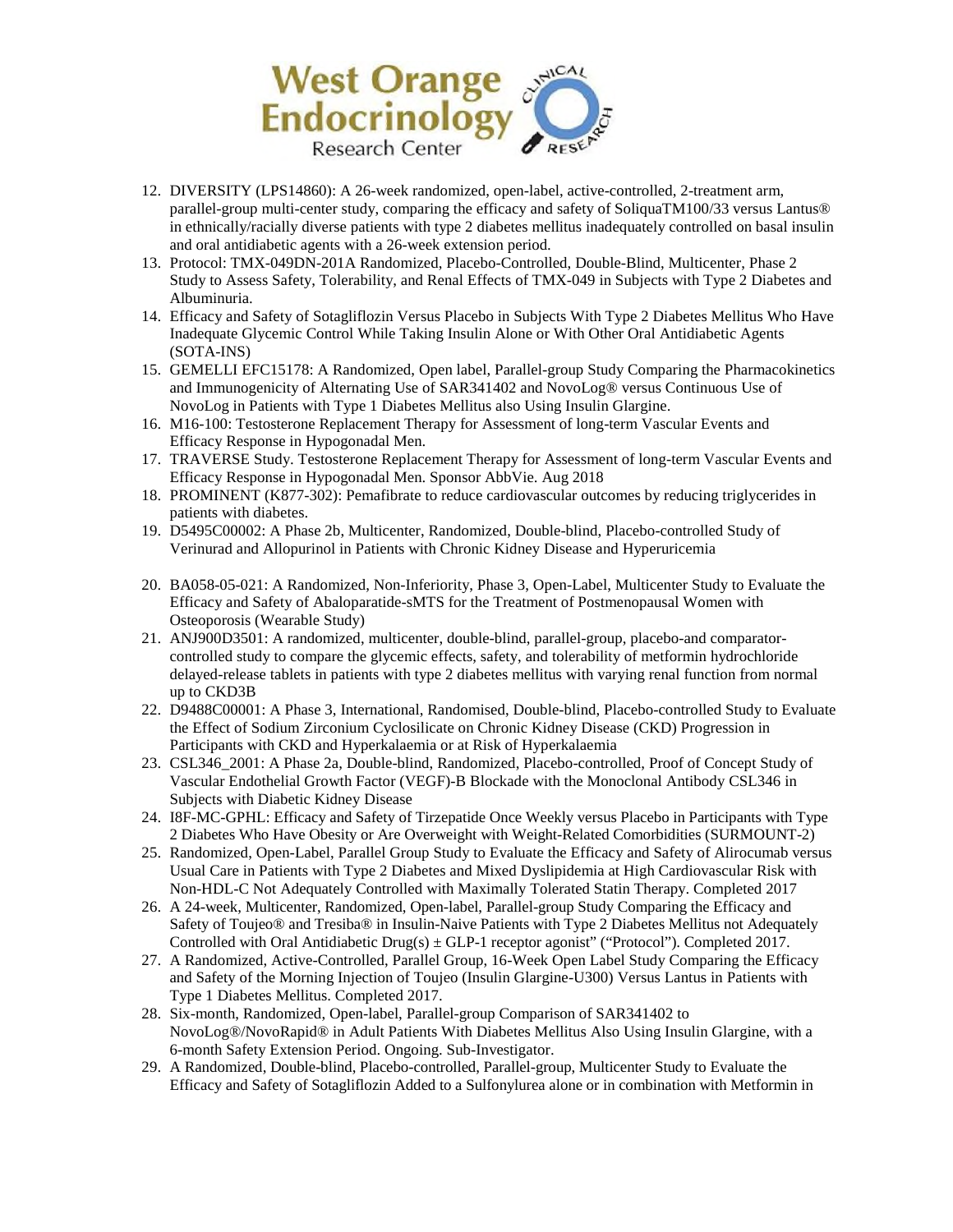

Patients with Type 2 Diabetes Who Have Inadequate Glycemic Control on a Sulfonylurea Alone or with Metformin Ongoing. Sub- Investigator.

## LECTURES

- 1. Numerous visiting professorships and lectures in National Congress
- 2. Numerous Lectures in International Congress: World Congress of Internal Medicine, Latinoamerican Congress of Internal Medicine, Latinoamerican Congress of Parenteral and Enteral Nutrition Federation, International Congress of Internal Medicine, Argentina Congress of Internal Medicine, Peruvian Congress of Internal Medicine and Cardiology, Paraguay Congress of Internal Medicine, Colombian Congress of Internal Medicine, Chilean Congress of Internal Medicina, Dominican Congress of Internal Medicina
- 3. AWARDS
- 4. Volunteerism and Community Service award by American College of Physician Venezuelan Chapter, Venezuela, 2007
- 5. Volunteerism and Community Service award by American College of Physician Venezuelan Chapter, Venezuela, 2014
- 6. Order of Academic Merit "Dr Jose Solanes" awarded by the College of Physicians in Carabobo State Venezuela, 2002

### **Ineska Freire MD.....Clinical Research Coordinator**

West Orange Endocrinology, P.A. 1510 Citrus Medical Court, Ocoee, FL 34761 USA Business 1-(407) 480-4836 Fax 1-(407) 480-4834 [Ineska.freire@woendo.com.](mailto:Ineska.freire@woendo.com) [www.jmandry.com](http://www.jmandry.com/) 



### **PROFESSIONAL ASSOCIATIONS**

- 1. MD Registration number (Venezuela): MSDS: 72864
- 2. Number of college of physicians at Carabobo's State: 9039
- 3. American College of Physicians (ACP) # 01278950

## EDUCATION

- 1. CARABOBO STATE UNIVERSITY AT ANGEL LARRALDE'S UNIVERSITARY HOSPITAL MASTER OF SCIENCE DEGREE. SPECIALIST IN INTERNAL MEDICINE 2009-2011. Valencia – Venezuela. Academic grade point Average: 17.53 = A-
- 2. THE CARABOBO STATE UNIVERSITY BACHELOR OF SCIENCE DEGREE OF MEDICAL SURGEON/PHYSICIAN 2002-2007. Valencia – Venezuela. Academic grade point Average: 16,76 = B+

## ACADEMIC COURSE TRAINING

1. BLS FOR HEALTH CARE PROVIDERS American Heart Association, February 2016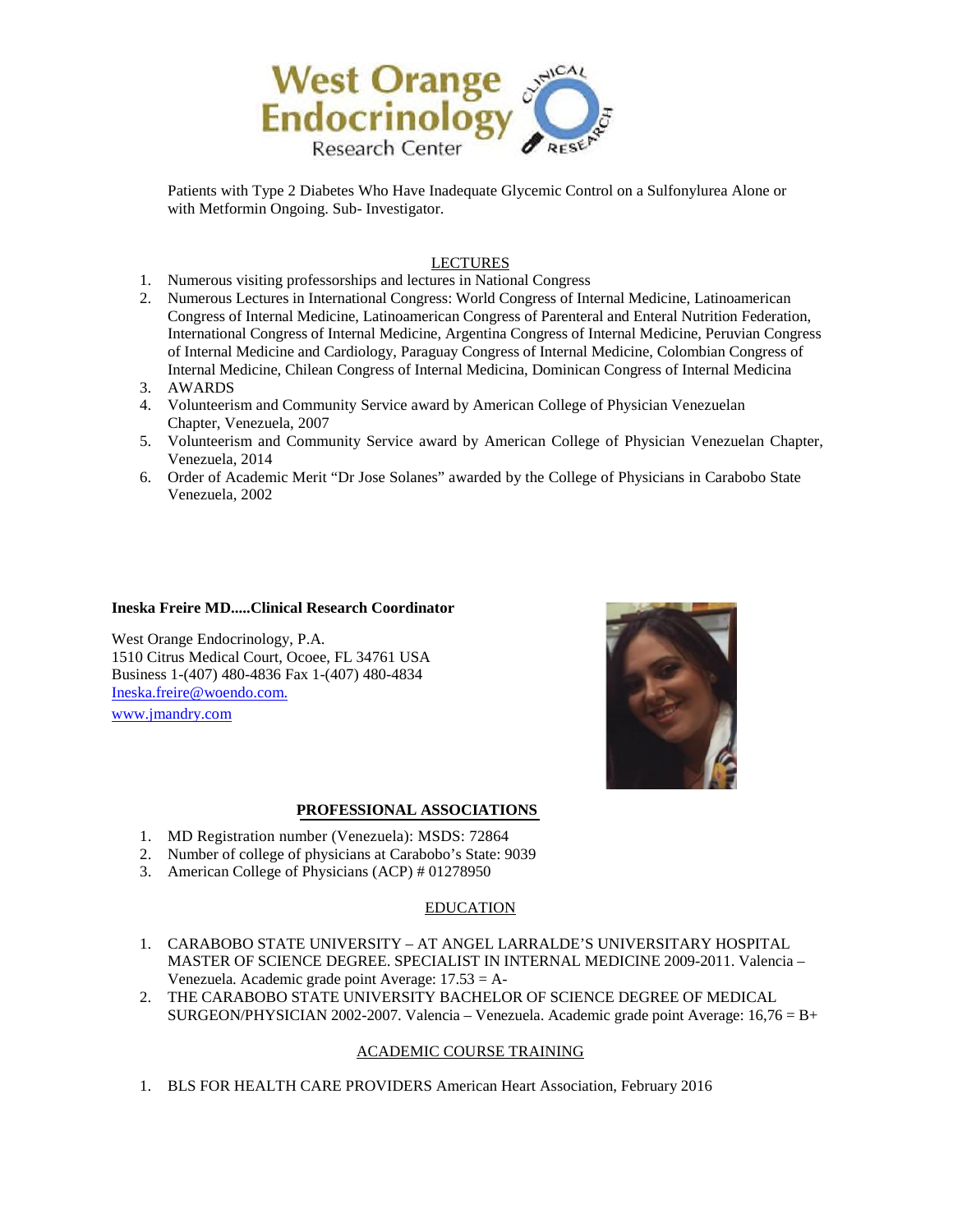

- 2. REGISTERED MEDICAL ASSISTANT RMA Registry Number: 20150421569 Florida Registry of Medical Assistants, April 2015
- 3. REGISTERED PHLEBOTOMY TECHNICIAN RPT Registry Number: 20150421570 Florida Registry of Medical Assistants, April 2015
- 4. REGISTERED ELECTROCARDIOGRAPHY TECHNICIAN EKG Registry Number: 20150421571 Florida Registry of Medical Assistants, April 2015
- 5. ADVANCED CARDIAC LIFE SUPPORT (ACLS), 2013
- 6. TNT (TOTAL NUTRITIONAL THERAPY). SVNPE FELANPE Abbott Nutrition. Valencia Venezuela. October 2008
- 7. TRAINING: GOOD CLINICAL PRACTICE AND CLINICAL RESEARCH GENERALITIES
- 8. RPS Colombia LTDA. Caracas-Venezuela. April 2012.
- 9. TNT MG (TOTAL NUTRITIONAL THERAPY) GERIATRIC. SVNPE EUGMS ALMA. Abbott Nutrition. Valencia – Venezuela. April, 2013
- 10. EXERCISE IS MEDICINE. Caracas Venezuela. September 2013
- 11. INTERNATIONAL INTENSIVE THEORETICAL AND PRACTICAL COURSE OF METABOLIC AND NUTRITIONAL SUPPORT. Fundación Santa Fe de Bogotá - FELAMPE. Bogotá, October, 2013.

## HONORS AND AWARDS

"Dr. Miguel Perez Carreño' s Award" 2007 - Honourable mention Paper work titled: "Assessment of Cardiovascular Risk in Patients with Chronic Renal Failure on Hemodialysis."

# RESEARCH PARTICIPATION IN CLINICAL TRIALS

- 1. "EPICOR. (long-tErm follow-up of antithrombotic management Patterns In acute CORonary syndrome patients) study: rationale, design, and baseline characteristics."Co-investigator
- 2. CLAF237B2224 "Efficacy and Long-Term Safety of Vildagliptin as Add-on Therapy to Metformin in Patients With Type 2 Diabetes."Co-investigator
- 3. BIMAP: "Profenid-BI® in daily practice Management of Acute episodes of Pain in acute and chronic conditions." Co-investigator.
- 4. ATMOSPHERE: "Direct renin inhibition in addition to or as an alternative to angiotensin converting enzyme inhibition in patients with chronic systolic heart failure: rationale and design of the Aliskiren Trial to Minimize OutcomeS in Patients with HEart failuRE study. Study Coordinator

# WORK EXPERIENCE

- 1. RESPIRATORY THERAPY UNIT. CENTRO MÉDICO GUERRA MÉNDEZ February –October, 2005. Valencia – Venezuela
- 2. RURAL PHYSICIAN. AMBULATORIO URBANO TIPO II MARIARA INSALUD, VENEZUELA January – December. 2008. Mariara – Venezuela.
- 3. INTERNAL MEDICINE RESIDENCE AT ANGEL LARRALDE'S UNIVERSITARY HOSPITAL – CHIEF RESIDENT January 2009 - December 2011 - IVSS. Valencia – Venezuela.
- 4. EMERGENCY PHYSICIAN. CENTRO MÉDICO GUERRA MÉNDEZ March, 2012 August, 2013. Valencia –Venezuela.
- 5. STAFF PHYSICIAN OF INTERNAL MEDICINE DEPARTMENT. CENTRO MÉDICO GUERRA MÉNDEZ. Responsible for the weekly care of 20 patients in the emergency room and hospital inpatients. September, 2013 – February 2015. Valencia – Venezuela
- 6. STAFF PHYSICIAN OF SERVIMEDVAL (INTERNAL MEDICINE CARDIOMETABOLIC UNIT)
- 7. Private Practice Office attended around 15 patients daily. January, 2012 February, 2015. Valencia Venezuela.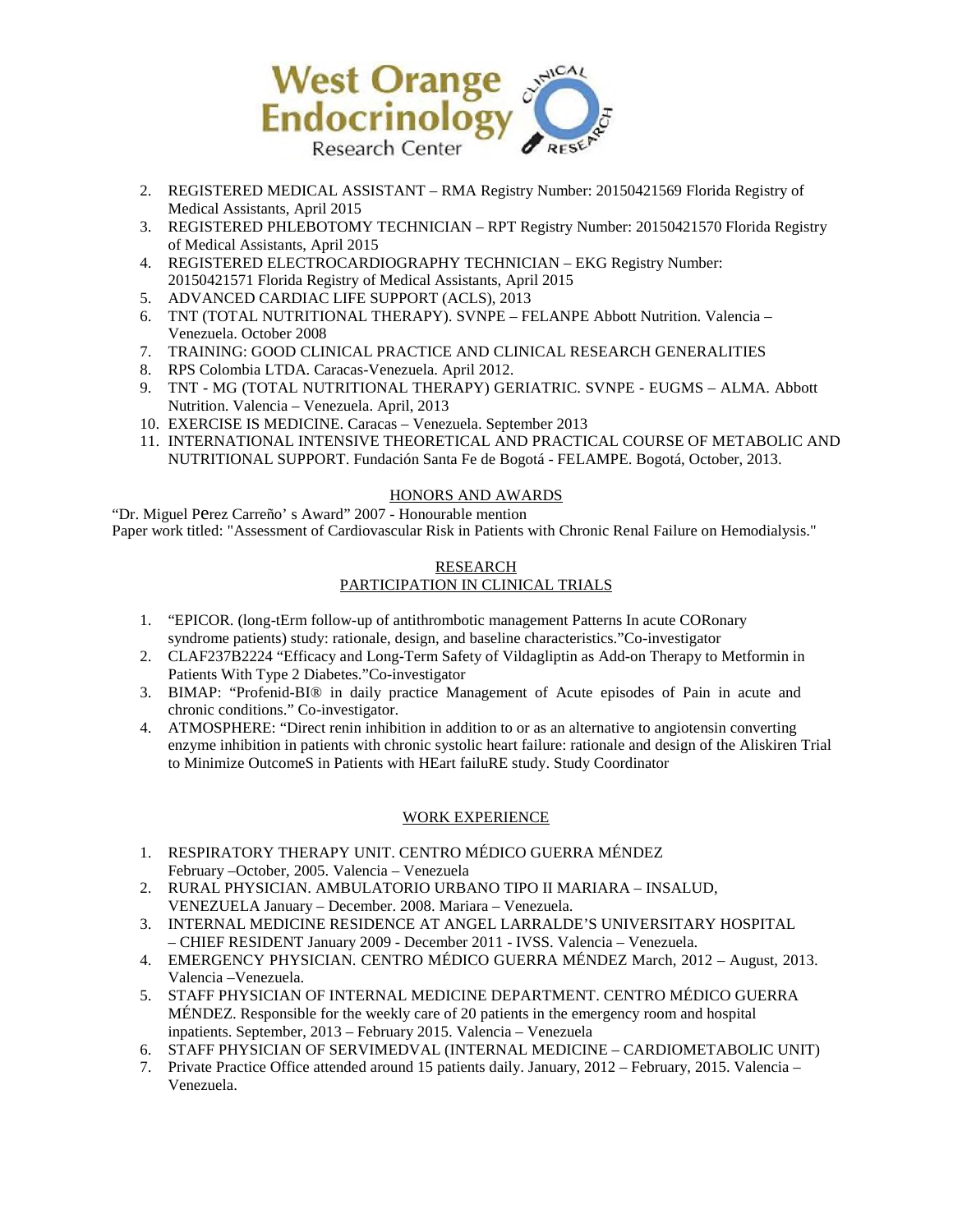

# PROFESSIONAL SOCIETIES

Associated member of Venezuelan Society of Internal Medicine (SVMI) Member of American College of Physicians (ACP) # 01278950. LECTURES

"PSYCHOLOGICAL FACTORS OF FIBROMYALGIA." 3rd Venezuelan Expert Forum in Pain. Pfizer Venezuela. May 2013 "DIAGNOSIS OF PATIENTS WITH HEART DISEASE." Venezuelan Congress of Internal Medicine. May 2014.

## MEDICAL SKILLS

- 1. CPR.
- 2. Electrocardiography.
- 3. Spirometry.
- 4. Phlebotomy technician.
- 5. Ambulatory Blood Pressure Monitoring.
- 6. Pain management.
- 7. Lumbar puncture (more than 150).
- 8. Enteral and Parenteral Nutrition Metabolic support.
- 9. APPLICATIONS: Microsoft Office Suite, Chrome, Explorer, Social media management.
- 10. LANGUAGE: BILINGUAL Spanish Native. English Fluently.

## **Vince Patel MD .....Clinical Research Coordinator**

West Orange Endocrinology, P.A. 1510 Citrus Medical Court, Ocoee, FL 34761 USA Business 1-(407) 480-4836 Fax 1-(407) 480-4834 [vince.patel@woendo.com.](mailto:vince.patel@woendo.com) [www.jmandry.com](http://www.jmandry.com/) 



### EDUCATION

- 1. Doctor of Medicine, Honors Graduate, Medical University of Lublin, Lublin, Poland, 2013-2019, Clinical GPA: 3.84 (82 weeks), Basic Science GPA: 3.12 (1.799 Hours)
- 2. Bachelor of Science in Biomedical Sciences, Minor: Public Health, Biophysics, University of South Florida, Tampa, FL, 2006-2010, GPA 3.00
- 3. High School Diploma, High Honors Graduate, Vocation Degree: Pre-Med/Health Science, Academy of Health Professions, Tampa Bay Technical Magnet High School, Tampa, FL, 2002-2006, GPA 4.00

## WORK EXPERIENCE

- 1. Clinical Assistant -Psychiatry and Behavioral Neuroscience, University of South Florida, Morsani College College of Medicine, 2021-2022
- 2. Clinical Assistant –Primary Care, CFP Physicians Group, Casselberry, FL, 2019-2020
- 3. Commercial Property Manager- Self Employed TVOx360 Holdings LLC, Tampa FL, 2016-2020
- 4. Director of Operations First Desi Alliance LLC, India Cultural Center INC, Tampa, FL, 2008-2013
- 5. Certified Pharmacy Technician Walgreens Pharmacy, Tampa, FL, 2005-2010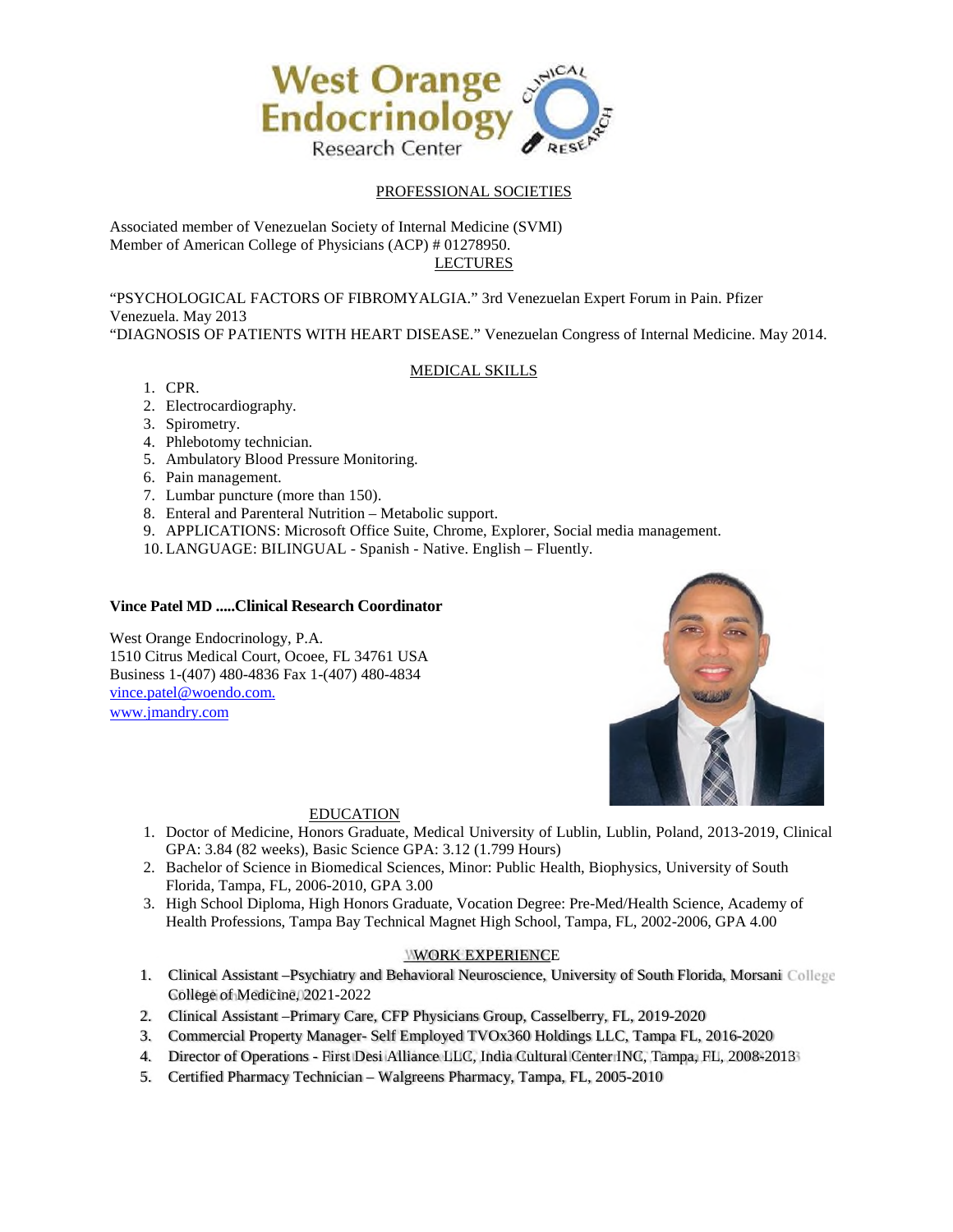

## CLINICAL EXPERIENCE

- 1. Clinical Internship Pathology, Family Medicine, ICU, Anesthesiology, Otolaryngology, Jackson Park Hospital, Chicago, IL, 2018-2019
- 2. Clinical Internship Ophthalmology, Advocate Illinois Masonic Medical Center, Chicago, IL, 2019-2019
- 3. Clinical Internship Internal Medicine, Geriatrics, Ob/Gyn, Pediatrics, Neurology, Radiology, Family Family Medicine, Adventist Health Systems, Chicago, IL, 2015-2016
- 4. Clinical Internship Psychiatry, Brentwood Hospital, Shreveport, LA, 2015-2015
- 5. Clinical Internship General Surgery, ER, Hem/Onc, Infectious Disease, Dermatology, Public Hospital 1 and 4, Lublin, Poland, 2014-2014

## CO-CURRICULARS & RECOGNITIONS

- 1. President of Medical University of Lublin 4 Year American Student MD Curriculum
- 2. American Medical Association Member
- 3. American Academy of Family Physicians
- 4. USF Student Body President Runner Up
- 5. USF Chapter President of Delta Epsilon Psi National South Asian Service Fraternity, Inc
- 6. USF Student Government
- 0.

## CO-CURRICULARS & RECOGNITIONS

- 1. President of Medical University of Lublin 4 Year American Student MD Curriculum
- 2. American Medical Association Member
- 3. American Academy of Family Physicians
- 4. USF Student Body President Runner Up
- 5. USF Chapter President of Delta Epsilon Psi National South Asian Service Fraternity, Inc
- 6. USF Student Government

## CERTIFICATIONS & CME

- 1. Good Clinical Practices Certification, TransCelerate Biopharma Inc, 2022
- 2. IATA Certification, Mayo Clinic, 2022
- 3. BLS & AED Program Certification, American Heart Association
- 4. Infection Control & OSHA Bloodborne Pathogen Standard Certification, NY State Department of Health
- 5. Bloodborne Pathogens Certification, American Academy of CPR & First Aid, Inbc
- 6. HIPAA Awareness for Healthcare Providers Certification
- 7. ACLS Program Certification, American Heart Association
- 8. PALS Program Certification, American Heart Association

### RESEARCH/CLINICAL TRIALS

- 1. TRAVERSE Study. M16-100: Testosterone Replacement Therapy for Assessment of long-term Vascular Events and Efficacy Response in Hypogonadal Men.
- 2. PROMINENT (K877-302): Pemafibrate to reduce cardiovascular outcomes by reducing triglycerides in patients with diabetes.
- 3. ANJ900D3501: A randomized, multicenter, double-blind, parallel-group, placebo-and comparatorcontrolled study to compare the glycemic effects, safety, and tolerability of metformin hydrochloride delayed-release tablets in patients with type 2 diabetes mellitus with varying renal function from normal up to CKD3B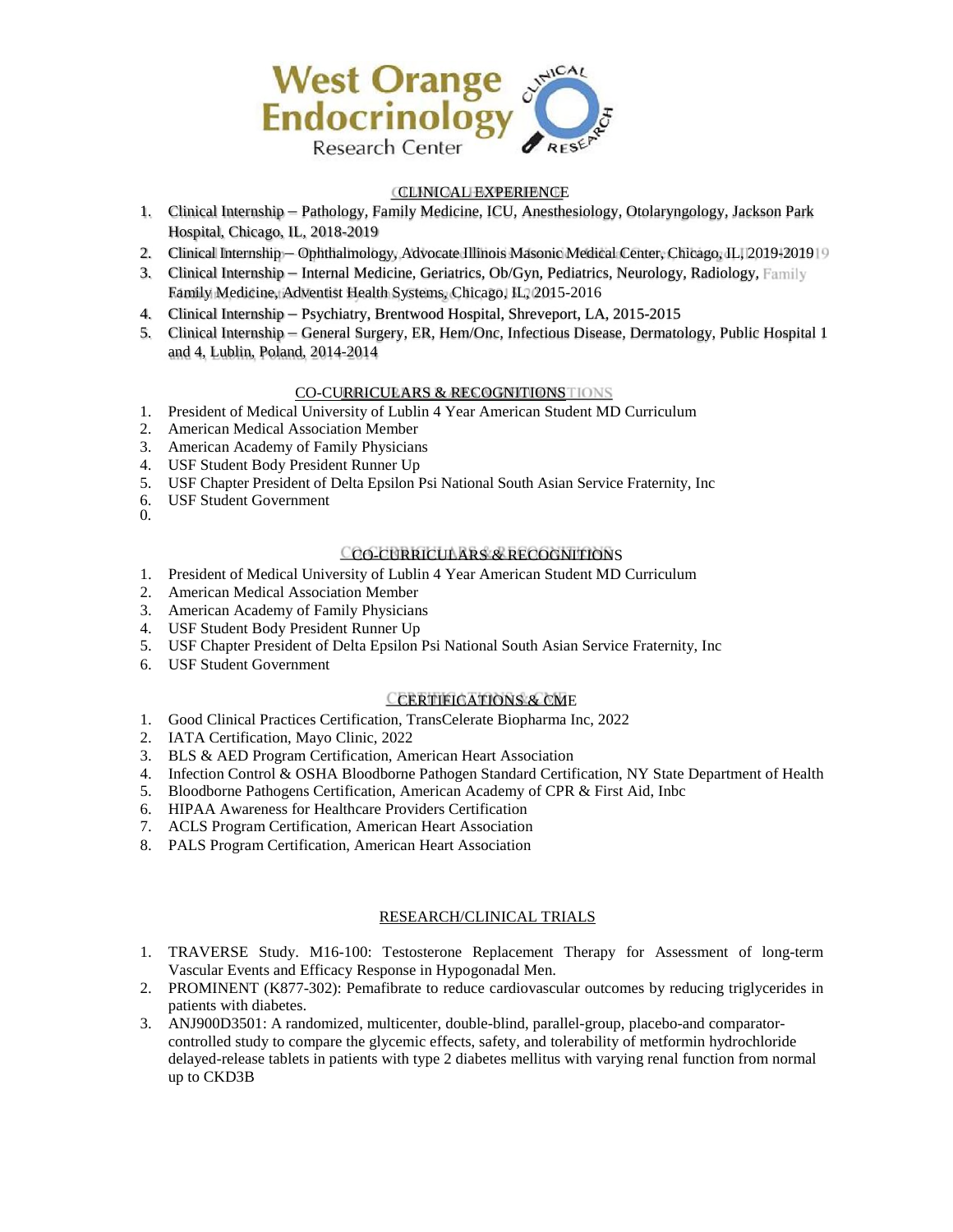

- 4. D9488C00001: A Phase 3, International, Randomised, Double-blind, Placebo-controlled Study to Evaluate the Effect of Sodium Zirconium Cyclosilicate on Chronic Kidney Disease (CKD) Progression in Participants with CKD and Hyperkalaemia or at Risk of Hyperkalaemia
- 5. CSL346\_2001: A Phase 2a, Double-blind, Randomized, Placebo-controlled, Proof of Concept Study of Vascular Endothelial Growth Factor (VEGF)-B Blockade with the Monoclonal Antibody CSL346 in Subjects with Diabetic Kidney Disease
- 6. I8F-MC-GPHL: Efficacy and Safety of Tirzepatide Once Weekly versus Placebo in Participants with Type 2 Diabetes Who Have Obesity or Are Overweight with Weight-Related Comorbidities (SURMOUNT-2)

### **Maria del Carmen Freire, PA-C ........ .Sub-Investigator**

West Orange Endocrinology, P.A. 1510 Citrus Medical Court, Ocoee, FL 34761 USA Business 1-(407) 480-4836 Fax 1-(407) 480-4834 [Maria.freire@woendo.com.](mailto:Maria.freire@woendo.com)  [www.jmandry.com](http://www.jmandry.com/) 



## EDUCATION

- 1. MPAS, Florida International University December 2017
- 2. GCP training certificate; CITI, December 2017
- 3. GCP training certificate Brookwood International Academy Dec 2019
- 4. BS-Cell and Molecular Biology, Minor in Dance Studies, University of South Florida 2015

## WORK EXPERIENCE

- 1. Physician Assistant, West Orange Endocrinology, Ocoee, FL 2018-present
- 2. Office Assistant, Endocrine Associates of Florida, Ocoee FL, 2012-2013

## SCHOOL ACTIVITIES/ LEADERSHIP

FIU Challenge Bowl Team, 2017

### PRESENTATIONS/RESEARCH

- 1. Mandry, M. (2017). FIU MPAS Capstone: The Use of Inhaled Human Insulin in the Management of Type One Diabetes Mellitus.
- 2. Cox, R., Phillips, O., Fukumoto, J., Fukumoto, I., Parthasarathy, P. T., Mandry, M., Kolliputi, N. (2015). Resolvins Decrease Oxidative Stress Mediated Macrophage and Epithelial Cell Interaction through Decreased Cytokine Secretion. PLOS ONE PLoS ONE, 10(8)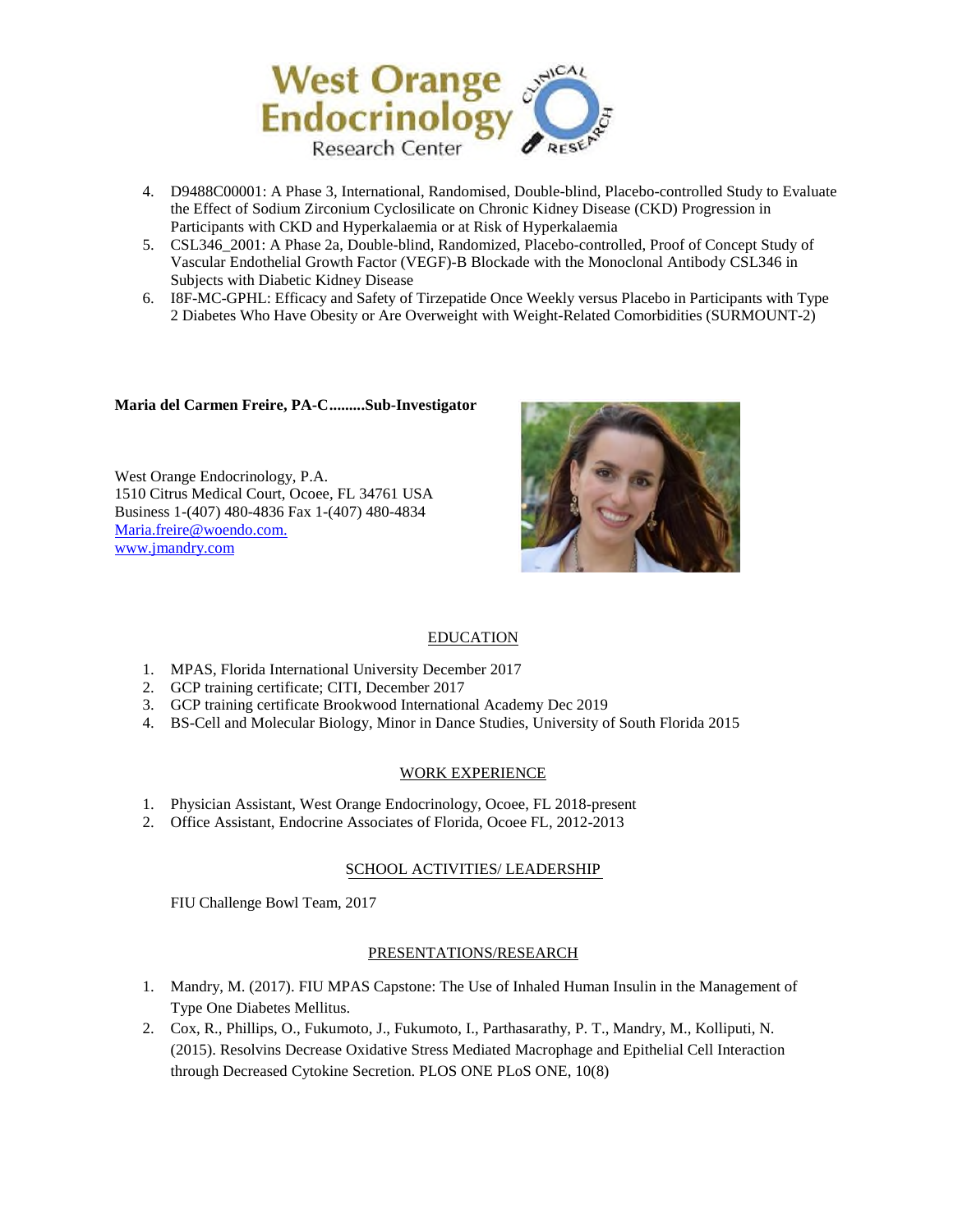

# PROFESIONAL SOCIETIES

- 1. Florida Academy of Physician Assistants
- 2. American Academy of Physician Assistants
- 3. American Society of Endocrine Physician Assistants
- 4. Member at Large, Pan American Medical Society, 2019-2021.

## VOLUNTEER EXPERIENCE

Allergy and Immunology Research Assistant, 2014-2015

## **CONFERENCES**

- 1. FAPA Winter Symposium 2017
- 2. FSDPA New Wave Dermatology Southeast Regional Conference 2017

## **Oscarina Herrera MD ........ Sub-Investigator**

West Orange Endocrinology, PA 1510 Citrus Medical Court Ocoee, FL 34761 USA Phone: (786) 3956330 [Investigator@woendo.com](mailto:Investigator@woendo.com) 



## PROFESSIONAL EXPERIENCE

- 1. Clinical Trial Sub-Investigator May 2019 Present West Orange Endocrinology, P.A.
- 2. Primary Care Physician CAC Florida Medical Center (HUMANA CARE DELIVERY ORGANIZATION) Orlando, FL August 2013 - February 2018
- 3. Primary Care Physician CAC Florida Medical Center (CONVIVA Physician Group) Orlando, FL May 2018 - 2019
- 4. Medical Director Interamerican Medical Center Group LLC Orlando, FL 2019-present
- 5. Research Study Coordinator Department of Medicine Cardiovascular Division University of Miami / Jackson Memorial Hospital September 2008 – June 2010

## EDUCATION

- 1. University of Zulia, School of Medicine. Maracaibo, Venezuela. Medical Doctor, MD Sep 1995 Dec2002
- 2. English Language Institute, University of Florida [\(www.eli.ufl.edu\)](http://www.eli.ufl.edu/) Gainesville, Fl. Aug 2005 Apr 2006
- 3. KAPLAN MED INSTITUTE [\(www.kaplanmedical.com\)](http://www.kaplanmedical.com/). Miami, Fl. United States Medical Licensee Jul 2006 – Apr 2008
- 4. Internal Medicine Residency Lincoln Medical and Mental Health Center Affiliated to Weill Medical College of Cornell University New York, NY Jul 2010 – Jun 2013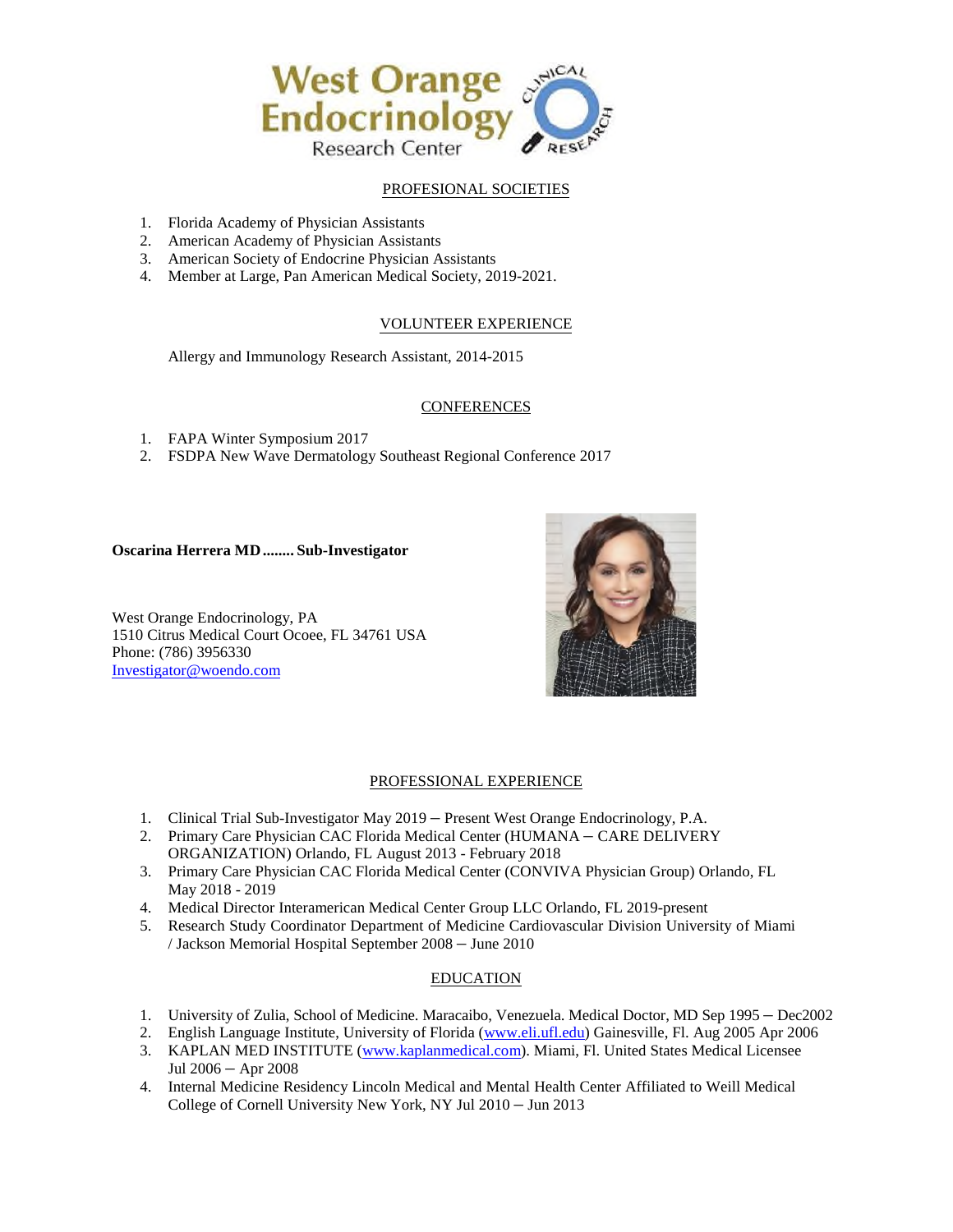

# INTERNSHIP

- 1. Hospital General del Sur "Dr. Pedro Iturbe" Edo. Zulia Venezuela September 2003 April 2005
- 2. Internship in Depts.: Pediatric, Adult Emergency, Outpatient clinic and Inpatient Service, Internal Medicine, Cardiology, Gastroenterology, Endocrinology, Epidemiology, Pulmonology and Surgery.In the same Internship Program: Rural Physician in charge the Outpatient 2003-2005
- 3. Outpatient-Inpatient Physician: Emergency Department, Hospital Villa del Rosario Edo. Zulia Venezuela January 2003 – April 2003
- 4. Internal Medicine and Pediatric Hospital María Aracelis Alvarez Edo. Trujillo Venezuela
- 5. May 2003 August 2003
- 6. Internal Medicine Residency Lincoln Medical and Mental Health Center July 2010 June 2013 Affiliated to Weill Medical College of Cornell University Bronx, NY

## RESEARCH PROJECT/CLINICAL TRIALS

### 1. Gastroenterology

A. Colorectal cancer in New York City (COLONY project). July 2010 – June 2013

B. Evaluation of liver function for acutely elevated serum Aminotransaminase among patients seen & treated in an Inner City Community Hospital in New York. July 2010 – June 2013

2. Cardiology

A. THE BALANCE Study: September 2008 – June 2010 Treatment of Hyponatremia Based on Lixivaptan in NYHA Class III/IV Cardiac Patient Evaluation. PI: Martin Bilsker MD/ Research coordinator: Oscarina Herrera MD.

B. ROCKET Study: September 2008 – June 2010 Rivaroxaban Once-daily oral direct factor Xa inhibition Compared with vitamin K antagonism for prevention of stroke and Embolism Trial in Atrial Fibrillation. NEJM published on September 8 2011. PI from University of Miami: Martin Bilsker MD.Research Coordinator: Oscarina Herrera MD

C. LOVAZA Capsules: September 2008 – June 2010 For prevention of recurrent episodes of Afib. PI: Martin Bilsker MD.Research Coordinator: Oscarina Herrera MD

D.GENOMIC Project: September 2008 – January 2009 CAD and GENETIC. PI: David Seo MD. Research assistant: Oscarina Herrera MD University of Miami.

## PRESENTATIONS/AWARDS

- 1. An elderly female patient presenting with spontaneous bilateral rectus sheath hematomas. Oscarina Herrera MD. December 2011.NYC,NY.
- 2. Cátedra de Pediatria (2001) Cátedra de Medicina Interna (2001) Cátedra de Farmacología (1999) Cátedra de Bioquímica (1997- 1998)
- 3. English as a Second Language.(ELS) Aug 2005 Apr 2006
- 4. Reading and Writing Excellence, Grammar Publishing in Voices ELI Newsletter : Home-made remedies Apr 2006

## CERTIFICATIONS AND LICENSE

- 1. Florida State Medical License Current
- 2. DEA Current